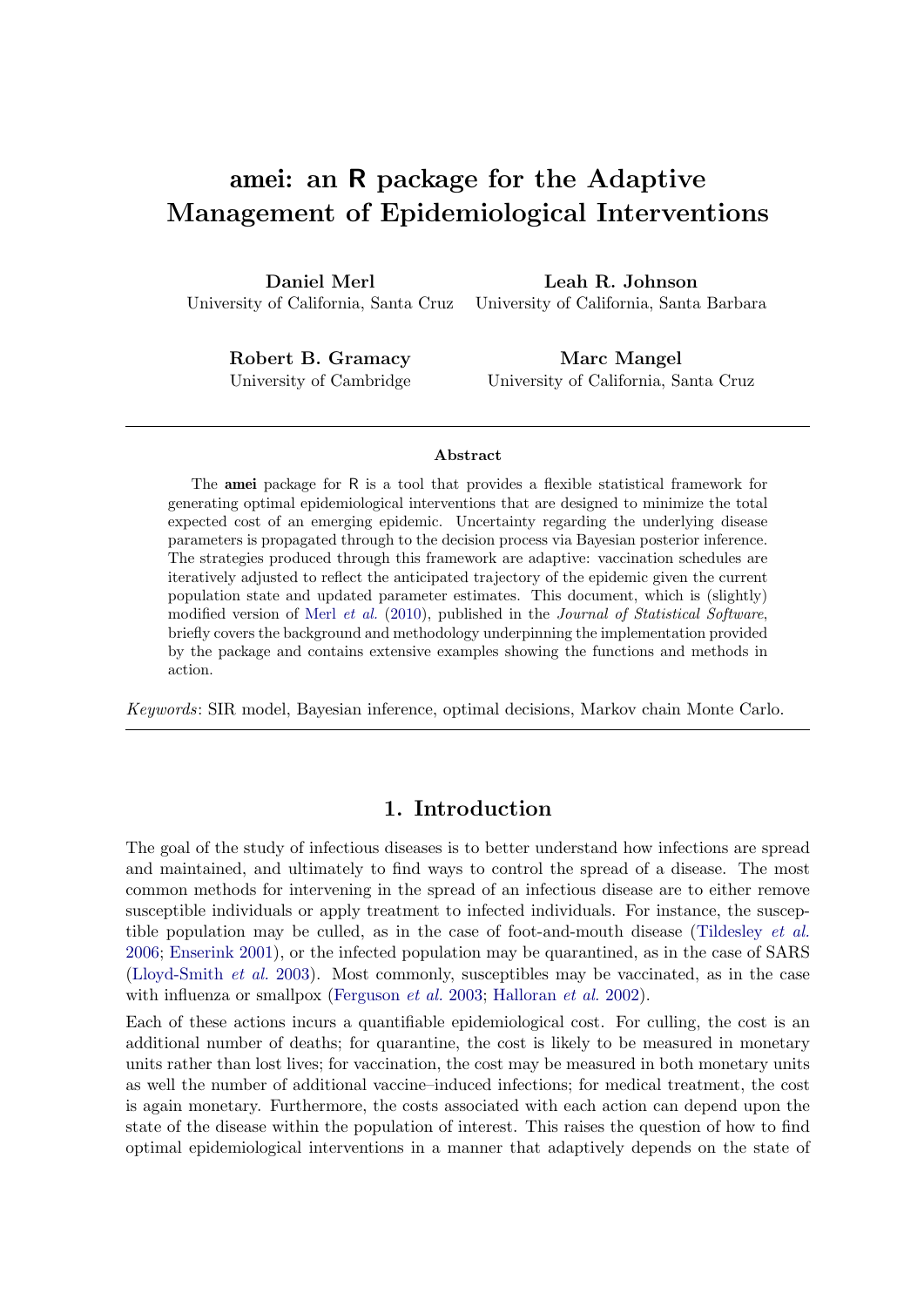the epidemic.

Most existing methods for finding optimal intervention strategies are concerned with the situation of pre-emptive intervention which is assumed to be completed before the onset of the epidemic (for instance see [Ball and Lyne](#page-30-3) [2002;](#page-30-3) Patel *[et al.](#page-31-2)* [2005;](#page-31-2) [Tildesley](#page-32-0) *et al.* [2006\)](#page-32-0). In this kind of situation, there is no reason to consider sequentially updated (i.e. adaptive) interventions: as soon as the intervention policy is triggered, the epidemic threat will be eradicated. However, in most scenarios, total and instantaneous intervention will not be an implementable strategy. Moreover, these methods usually evaluate the cost of the epidemic in a manner that assumes no uncertainty in key model parameters, including transmission rate, recovery rate, and others (however, see [Elderd](#page-30-4) *et al.* [2006](#page-30-4) and our brief discussion in Section [5\)](#page-27-0).

Here we introduce amei, an R package (R [Development Core Team](#page-31-3) [2009\)](#page-31-3) that implements the statistical framework introduced by Merl [et al.](#page-31-4) [\(2009\)](#page-31-4). This framework allows one to respond to an emerging epidemic while simultaneously learning about its evolutionary dynamics. We consider vaccination strategies defined by a fraction of the current susceptible population to be targeted for vaccination, and a threshold number of susceptibles below which the vaccination campaign is called off. We couple the evaluation of optimal, adaptive, intervention strategies with Bayesian procedures for performing on-line estimation of the parameters of the underlying epidemic model, thereby propagating parameter uncertainty through to policy decisions. We demonstrate the advantages of adaptive intervention via the functions provided by the package using simulations modeled after an influenza outbreak at a British boarding school described by [Murray](#page-31-5) [\(2002\)](#page-31-5). We compare the distribution of costs arising from epidemiological intervention under the adaptive policies to those arising from non-adaptive policies (i.e. policies not dependent on the state of the epidemic and/or not reflecting parameter uncertainty), and find that the adaptive policies result in low total costs, efficient use of available resources, and are robust to model misspecification.

This tutorial is comprised of three main sections. The mathematical specification of the Bayesian models used for inference and the Monte Carlo methods for constructing optimal vaccination strategies (both static or adaptive and on–line) are contained in Section [2.](#page-1-0) In Section [3,](#page-6-0) the functions and methods implemented in the package are illustrated by following a single, detailed, example, whose results were first reported by Merl [et al.](#page-31-4) [\(2009\)](#page-31-4). Section [4](#page-18-0) contains a second example with an alternative transmission model, thereby illustrating the additional benefits of the approach and features of the package. The paper concludes in Section [5](#page-27-0) with a discussion of the methodology and related work highlighting other freely available software with comparisons and contrasts. Miscellaneous details on implementation, etc., are provided in an appendix.

# 2. Methods

# <span id="page-1-1"></span><span id="page-1-0"></span>2.1. SIR Model

In amei, we consider a stochastic version of a standard Susceptible–Infected–Removed (SIR) model [\(Anderson and May](#page-30-5) [1991;](#page-30-5) [Hetchote](#page-30-6) [2000\)](#page-30-6) with permanent immunity and with mortality. In this model, the dynamic variables at time  $t$  are the number of susceptible individuals,  $S(t)$ ; the number of infected individuals,  $I(t)$ ; the number of recovered individuals,  $R(t)$ ; and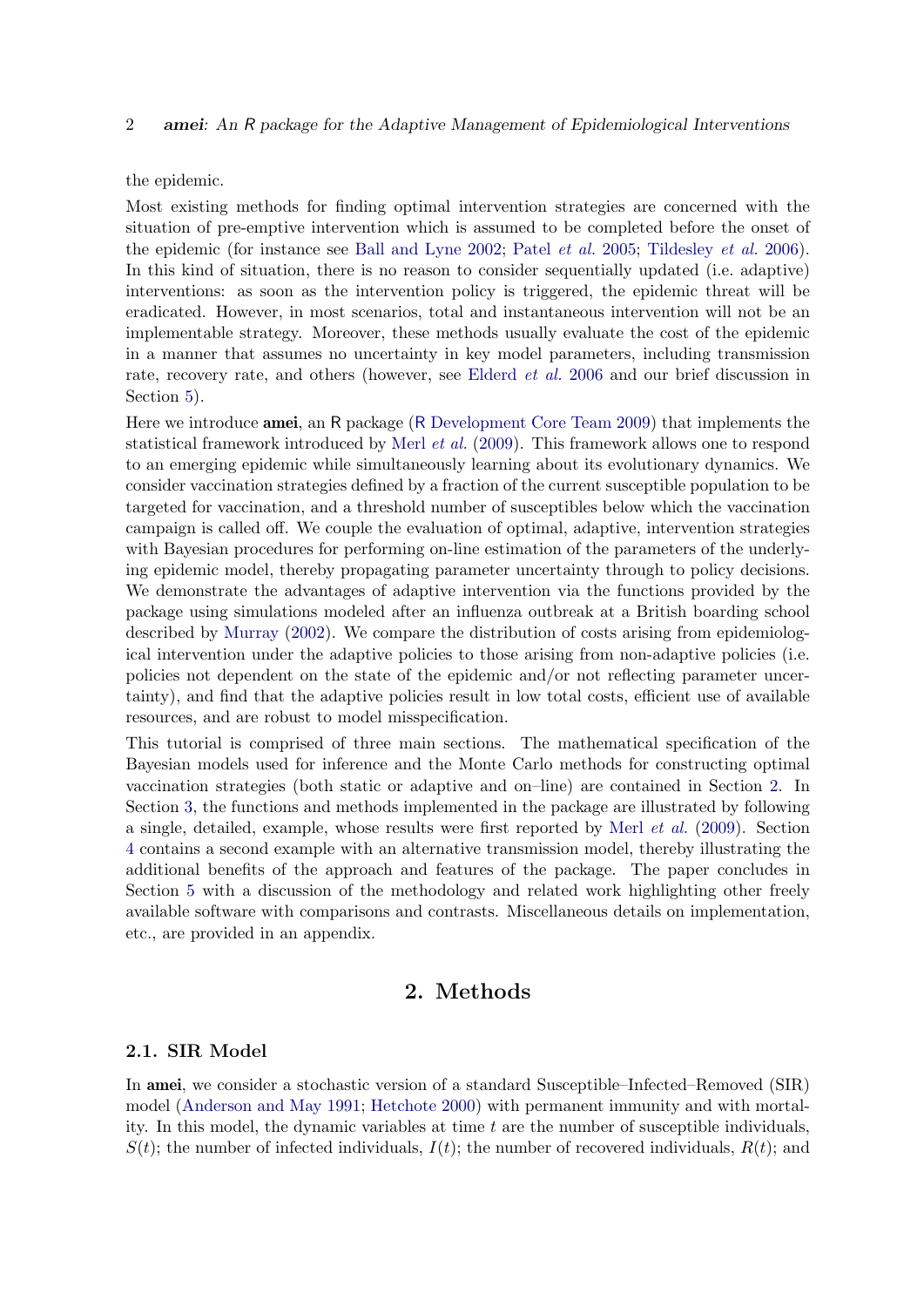the number of removed/dead individuals,  $D(t)$ . In a standard SIR model we would typically lump all of the Recovered and Dead individuals into a single removed class. However, in controlling an epidemic we expect there to be differential costs associated with deaths versus other types of removal (see below), so we count the numbers of deaths separately. We assume the population is closed to immigration or emigration so that  $S(t) + I(t) + R(t) + D(t) = N$ , where  $N$  is constant.

We adopt a flexible negative binomial form for the transmission function [\(Godfray and Hassell](#page-30-7) [1989;](#page-30-7) [Mangel](#page-31-6) [2006;](#page-31-6) [McCallum](#page-31-7) et al. [2001\)](#page-31-7). Under this assumption, the SIR model is described by the following system of differential equations [\(Hetchote](#page-30-6) [2000;](#page-30-6) [McCallum](#page-31-7) et al. [2001\)](#page-31-7):

<span id="page-2-0"></span>
$$
\frac{dS}{dt} = -kS \ln\left(1 + \frac{bI}{k}\right)
$$
  
\n
$$
\frac{dI}{dt} = kS \ln\left(1 + \frac{bI}{k}\right) - (\nu + \mu)I
$$
\n(1)

<span id="page-2-3"></span><span id="page-2-2"></span>
$$
\frac{\mathrm{d}R}{\mathrm{d}t} = \nu I \tag{2}
$$

$$
\frac{\mathrm{d}D}{\mathrm{d}t} = \mu I \tag{3}
$$

The model parameters are: the transmission rate b; the overdispersion (or "clumpiness") parameter k; the death rate  $\mu$ ; and the rate of recovery to the immune class  $\nu$ . The negative binomial distribution can be interpreted as a compound stochastic process in which encounters between infected and susceptible individuals occur randomly (i.e. according to a Poisson process) such that the encounter rate varies according to a gamma distribution with coefficient of variation  $k^{-1/2}$ . Thus, via k, the negative binomial transmission can account for social interactions and/or network factors in disease transmission, without requiring explicit characterization of the population structure.

This SIR formulation leads to a natural discrete time approximation for the numbers of infections  $(\tilde{I})$ , recoveries  $(\tilde{R})$ , and deaths  $(\tilde{D})$  arising in the unit time interval from t to  $t + 1$ . Assuming the total number of infected individuals, I, is approximately constant and integrating Eq. [\(1\)](#page-2-0) over a unit time interval gives

<span id="page-2-1"></span>
$$
S(t+1) = S(t) \left[ \frac{k}{k + bI(t)} \right]^k,
$$
\n(4)

so that the fraction of susceptible individuals surviving throughout a unit time interval is  $\left[\begin{array}{c}k\end{array}\right]$  $\left(\frac{k}{k+bI(t)}\right)^k$ . When viewed as a discrete time stochastic process, where the mean number of remaining susceptible individuals is given by Eq. [\(4\)](#page-2-1), the mean number of new infections occurring between time t and  $t + 1$  is

<span id="page-2-4"></span>
$$
S(t)\left(1-\left[\frac{k}{k+bI(t)}\right]^k\right).
$$

Therefore, if  $S(t) = s$  and  $I(t) = i$ , we may sensibly take the new infections  $\tilde{I}$  at time  $t + 1$ to follow

$$
\tilde{I}|s, i \sim Bin(s, p_i(i, b, k)), \qquad \text{where} \qquad p_i(i, b, k) = 1 - \left(\frac{k}{k + bi}\right)^k, \qquad (5)
$$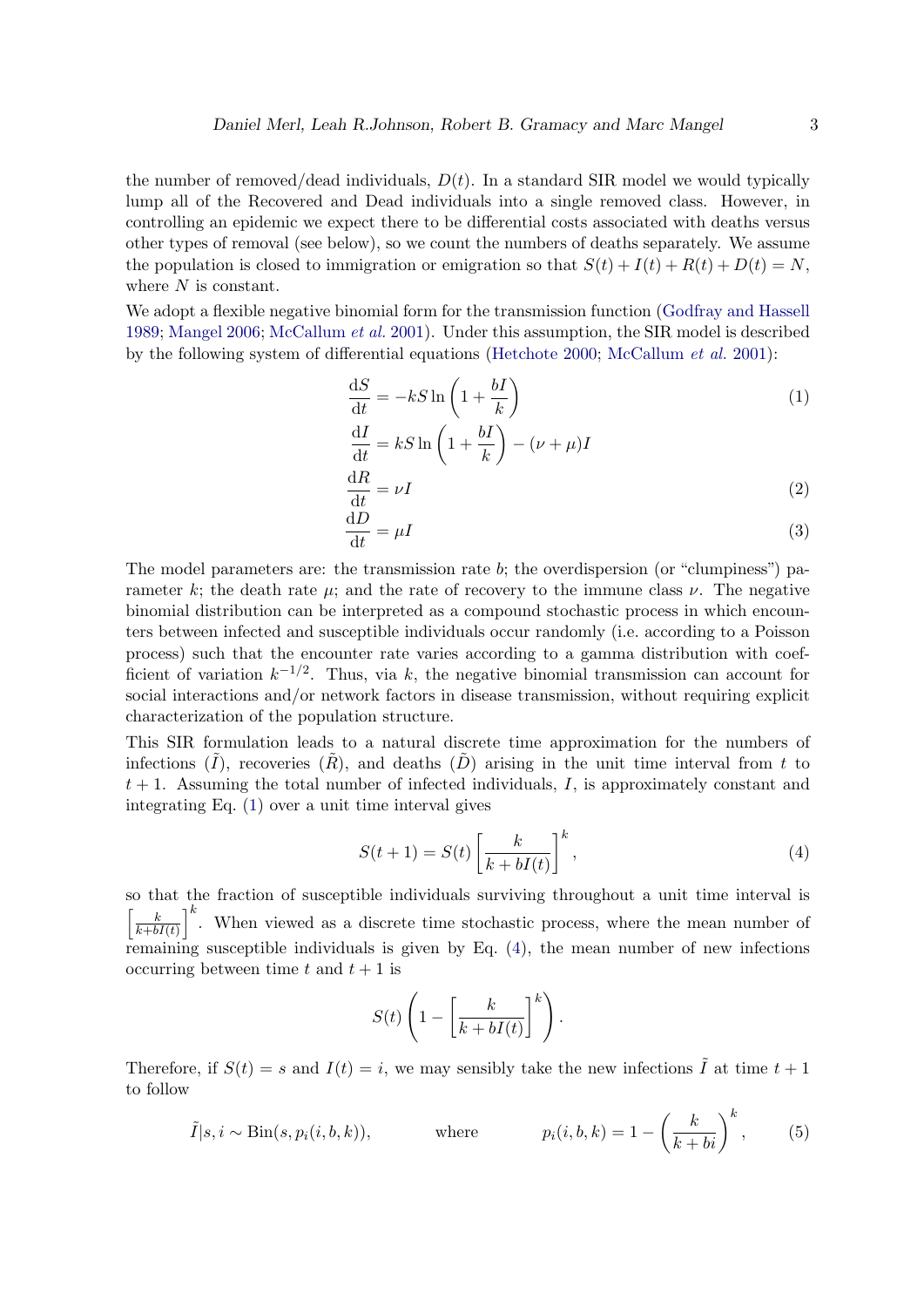and  $\text{Bin}(n, \pi)$  is the binomial distribution with size n and success probability  $\pi$ . Similarly, by integrating Eqs.  $(2-3)$  $(2-3)$ , the numbers of recoveries and deaths occurring between time t and  $t+1$  can be described by

<span id="page-3-0"></span>
$$
\tilde{R}|i \sim \text{Bin}(i, p_r) \tag{6}
$$

$$
\tilde{D}|i, \tilde{r} \sim \text{Bin}(i - \tilde{r}, p_d) \tag{7}
$$

where  $p_r = 1 - e^{-\nu}$  and  $p_d = 1 - e^{-\mu}$ . The forward dynamics for the total numbers of susceptible and infected individuals are therefore

$$
S(t + 1) = S(t) - \tilde{I}|s, i
$$
  

$$
I(t + 1) = I(t) + (\tilde{I}|s, i) - (\tilde{R}|i) - (\tilde{D}|i, \tilde{r} + \tilde{i}).
$$

Here the lower case symbols  $\{s, i, r\}$  denote the realized value of the associated capital letter random variable. In this discrete time approximation we have assumed a particular ordering of events, namely that recoveries occur first, followed by deaths from among those infected individuals who did not recover, followed by new infections. Simulation studies indicated that these assumptions, as well as other possible orderings, resulted in system dynamics that were equal in expectation to the deterministic solutions to the continuous time SIR model.

#### <span id="page-3-3"></span>2.2. Online Parameter Estimation

A primary task of amei is to perform inference on the SIR model parameters, conditional on sequential observations of the numbers of susceptible, infected, and recovered individuals in the population. Given the discrete time approximation in the previous section, it is possible to do this online (i.e. as the epidemic progresses) via straightforward parametric Bayesian methods. In particular, we use Markov Chain Monte Carlo (MCMC) (e.g. [Gamerman and](#page-30-8) [Lopes](#page-30-8) [2006\)](#page-30-8) to learn about the posterior distributions of b, k,  $\nu$ , and  $\mu$  conditioned on the evolution of the epidemic observed so far. The likelihood is given recursively in Eq. [\(5–](#page-2-4)[7\)](#page-3-0). Let  $\tilde{i}_t = S(t-1) - S(t)$  be the number of new infecteds at time T, and similarly for the newly recovered and dead individuals  $\tilde{r}_t$  and  $\tilde{d}_t$  so that  $\tilde{r}_t + \tilde{d}_t \leq I(t-1)$ . Then, the likelihood of the data observed up to time  $T$  is given by

$$
\prod_{t=1}^{T} \text{Bin}(\tilde{i}_t | S(t-1), p_i(I(t-1), b, k))
$$

$$
\times \prod_{t=1}^{T} \text{Bin}(\tilde{r}_t | p_r) \times \prod_{t=1}^{T} \text{Bin}(\tilde{d}_t | I(t) - \tilde{r}_t, p_d).
$$

Observe that it consists of three mutually independent components when conditioning on the course of the epidemic.

Conditional conjugacy can be exploited for  $\nu$  and  $\mu$  via beta priors for  $p_r$  and  $p_d$ . A  $Beta(\alpha_r, \beta_r)$  prior for  $p_r$  implies that

<span id="page-3-2"></span><span id="page-3-1"></span>
$$
p(\nu) = (1 - e^{-\nu})^{\alpha_r - 1} e^{-\nu \beta_r}.
$$
\n(8)

Conjugate updating leads to the posterior conditional

$$
p_r|\cdots \sim \text{Beta}\left(\alpha_r + \sum_{t=1}^T \tilde{r}_t, \beta_r + \sum_{t=1}^T I(t) - \tilde{r}_t\right).
$$
\n(9)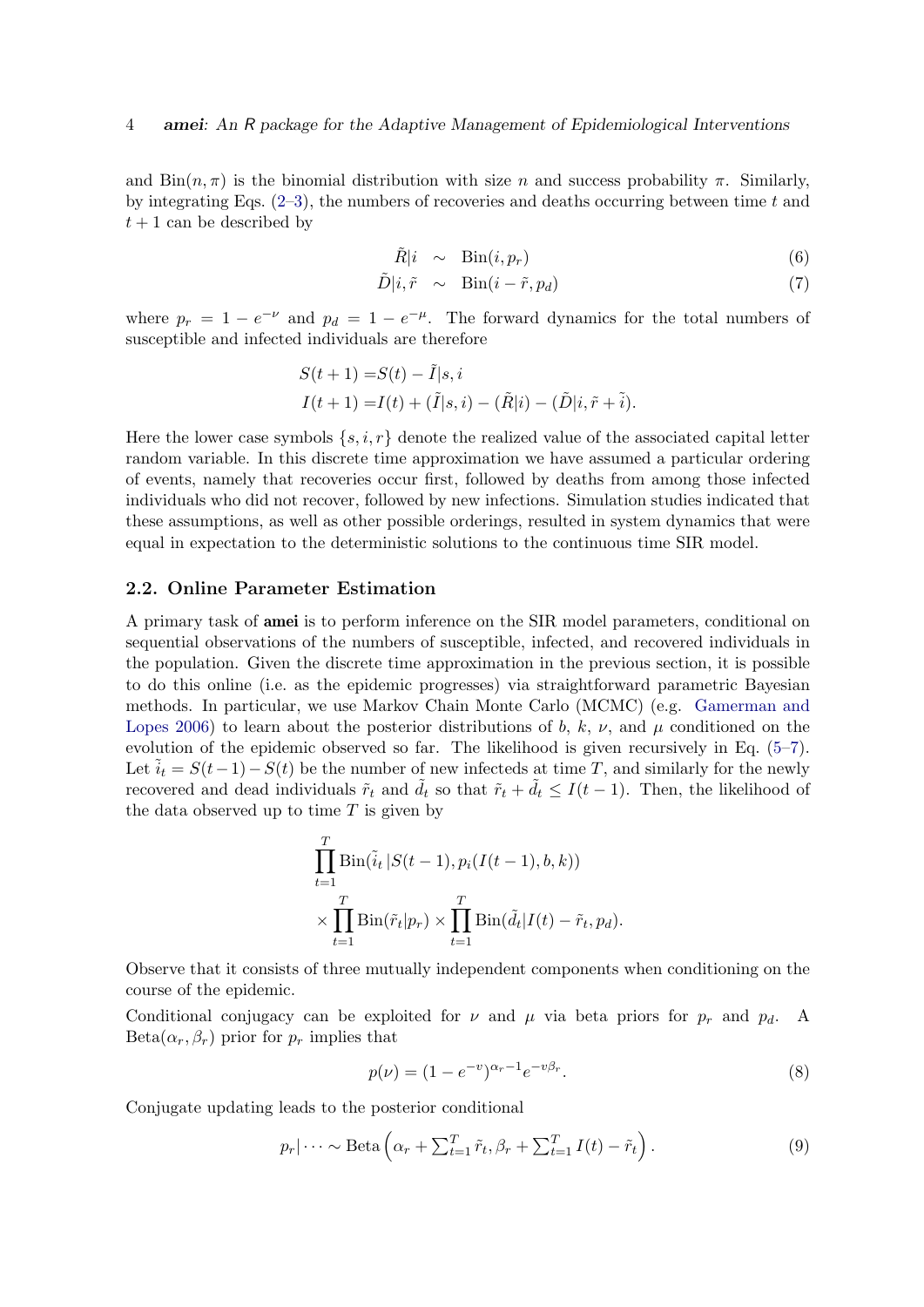The form of the conditional posterior for  $\nu$  is similar to Eq. [\(8\)](#page-3-1) and can be simulated by first drawing  $p_r$  via Eq. [\(9\)](#page-3-2) and then applying the inverse transformation  $\nu = -\log(1 - p_d)$ . Sampling for  $\mu$  proceeds similarly with

$$
p_d|\cdots \sim \text{Beta}\left(\alpha_d + \sum_{t=1}^T \tilde{d}_t, \beta_d + \sum_{t=1}^T I(t) - \tilde{r}_t - \tilde{d}_t\right).
$$
 (10)

Thus it is possible to take Gibbs samples for  $\nu$  and  $\mu$  so long as appropriate hyperparameters  $\alpha_r, \beta_r, \alpha_d, \beta_d$  can be found to represent our prior beliefs. In ignorance we simply set these to unity by default, leading to a uniform prior on  $p_r$  and  $p_d$ . The user is free to specify his/her own prior parameterization in the package.

Obtaining samples for b and k requires the Metropolis–Hastings algorithm. Our prior beliefs can be encoded with gamma distributions, and conditional on a previous sample  $(b, k)$  the next sample  $(b', k')$  can be obtained by Metropolis-within-Gibbs steps using:

$$
p(b'|k, \dots) \tag{11}
$$

$$
\propto \Gamma[b'|\alpha_b, \beta_b] \prod_{t=1} \text{Bin}(\tilde{i}_t | S(t-1), p_i(I(t-1), b', k)),
$$
 and  

$$
p(k'|b', \dots)
$$
 (12)

$$
\propto \Gamma[k'|\alpha_k, \beta_k] \prod_{t=1}^T \text{Bin}(\tilde{i}_t | S(t-1), p_i(I(t-1), b', k')).
$$

The default values for the prior parameterization set in the package are  $(\alpha_b, \beta_b) = (\alpha_k, \beta_k)$ (1, 3) which (though seemingly informative at first glance) turns out to be uninformative on the scale of the support of the posterior. As before, these can easily be changed by the user. We use random walk uniform proposals on the positive real line, i.e.  $b' \sim U[3b/4, 4b/3]$ , which gives reasonably good mixing in the Markov chain.

The presence of a vaccination strategy (described in the next section) necessitates a simple change to the above equations. If  $0 \le v_t \le S(t-1)$  is the number of susceptibles which have been vaccinated, then we simply replace  $S(t-1)$  with  $S(t-1)-v_t$  so that  $\tilde{i}_t = S(t-1)-v_t-S(t)$ .

#### <span id="page-4-0"></span>2.3. Optimal Vaccination Strategies: Fixed and Adaptive

Having obtained estimates of the SIR model parameters at some time during the epidemic, we next want find the best way to intervene in the spread of the epidemic. The first step is to formalize the notion of the "best" intervention strategy. This requires a specification of the costs of various actions, such as vaccination, versus the cost of allowing the epidemic to spread in an uncontrolled fashion. In amei, we formulate the total expected cost of the epidemic in terms of the underlying costs associated with maintaining infected individuals until recovery, suffering death, and administering vaccinations. We assume costs associated with each action can be specified in some common currency, such as monetary costs, or probabilities of mortality (such that the cost to be minimized is the expected numbers of deaths).

We formulate our vaccination strategies in terms of a policy where a fraction,  $\alpha$ , of susceptibles are prevented from risk of infection by moving them directly into an immune/recovered class, such as by perfect vaccination, until the number of individuals that are still susceptible drop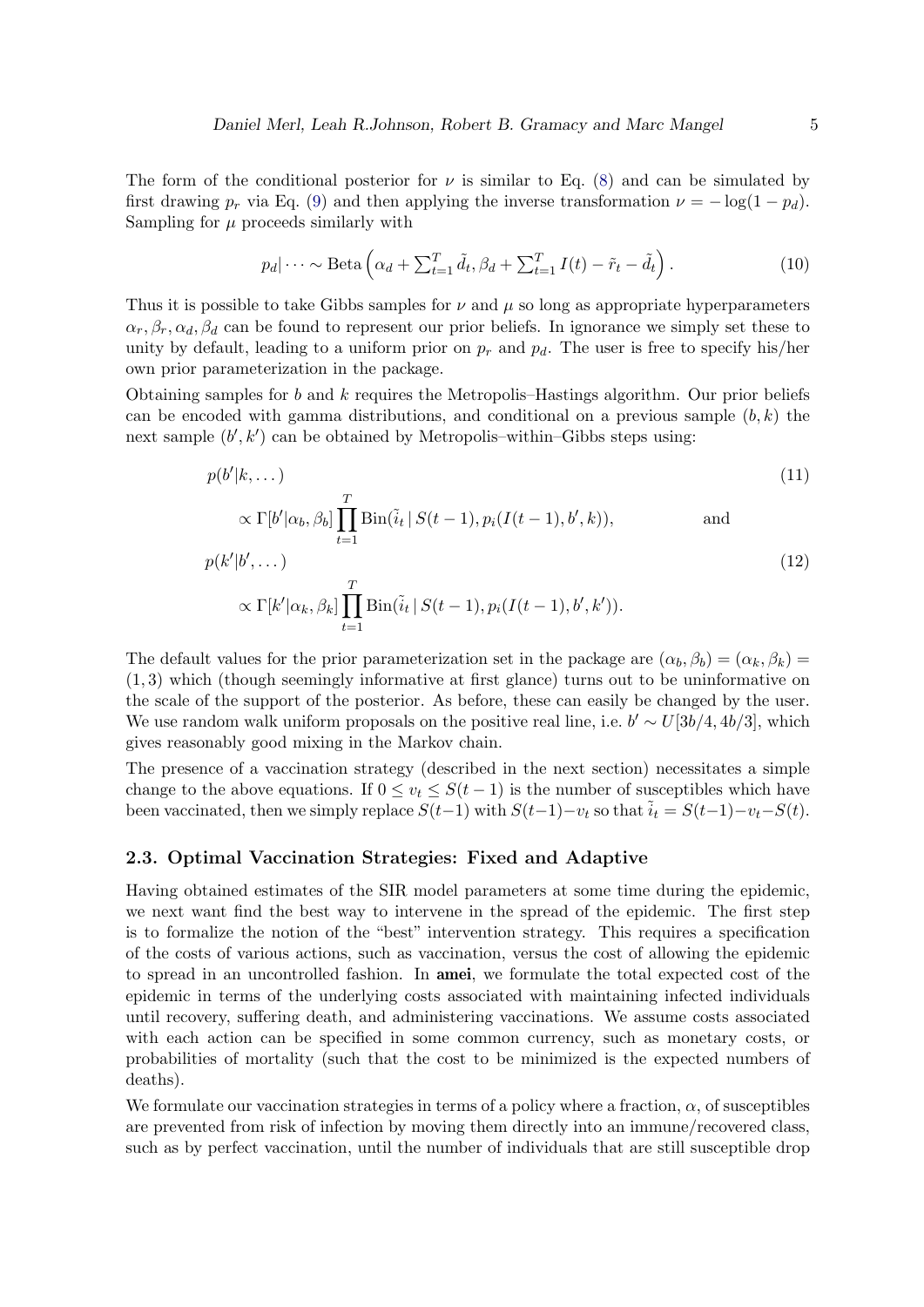below a threshold,  $\gamma$ , and vaccination is discontinued. Let  $c_1(\alpha, \gamma, s)$  denote the cost associated with the vaccination strategy  $(\alpha, \gamma)$  when  $S(t) = s$ . If  $c_v$  denotes the cost per vaccine unit, then

$$
c_1(\alpha, \gamma, s) = \begin{cases} c_v \alpha s & \text{if } s > \gamma \\ 0 & \text{if } s \le \gamma. \end{cases}
$$

Thus the number if individuals vaccinated at time t is  $v_t = \alpha s$ . Let  $c_2(i)$  denote the cost component that depends on the number of infections in the population,  $I(t) = i$ . This component includes the costs associated with maintaining the non-recovered infected individuals and costs associated with deaths, as in

<span id="page-5-1"></span>
$$
c_2(i) = c_t i + c_d \tilde{d},
$$

where  $c_t$  is the cost per treatment/maintenance of a non-removed infected individual, and  $c_d$ is the cost per death.

Assuming the initial epidemiological state is  $S(0) = s_0$ ,  $I(0) = i_0$ , the expected total cost of the epidemic under intervention strategy  $(\alpha, \gamma)$  can be expressed recursively as

$$
\mathsf{E}\{C_0\} = c_1(\alpha, \gamma, s_0) + c_2(i_0) + \mathsf{E}\{C_1\},\tag{13}
$$

where  $E\{C_t\}$  denotes the expected cost accumulated from time t onwards, terminating at some arbitrary time horizon. The optimal intervention strategy  $(\alpha, \gamma)$  is the one that minimizes the total accumulated cost over the course of the epidemic. Two methods for calculating such strategies are as follows.

The first case we are interested in is when the parameters of the SIR model are known, and we wish to calculate the single best intervention strategy  $(\alpha, \gamma)$ . The total expected cost depends on the parameter values and the initial epidemiological state  $(s_0, i_0)$ . Thus, conditional on the parameter values, Monte Carlo simulation of the disease dynamics specified in Section [2.1](#page-1-1) can be used to search over values of  $\alpha$  and  $\gamma$  in order to find the combination that minimizes  $E{C_0}$ . For each combination of  $\alpha$  and  $\gamma$  considered, we conduct n stochastic simulations of the outbreak in order to estimate the mean cost associated with the intervention  $(\alpha, \gamma)$ . The strategy producing the lowest mean cost is defined to be the optimal intervention. Typically we discretize and create a grid of admissible  $\alpha$  and  $\gamma$  settings. In the examples in Section [3](#page-6-0) we allow  $\alpha$  to range from 0 to 1 in increments of 0.1, and  $\gamma$  to range from from 2 to  $s_0 - s_0/10$ in increments of  $s_0/10$  $s_0/10$  $s_0/10$ , i.e. taking 10 steps.<sup>1</sup>

In the second case, we want to calculate an adaptive strategy that sequentially updates the best strategy  $(\alpha, \gamma)$  as we learn more about the epidemic model parameters. As above, the expected cost surface associated with a given set of parameter values (as obtained by MCMC, described above), can be explored using standard Monte Carlo methods. At each time step, MCMC is used to produce samples from the current posterior distribution on model parameters conditional on all data observed up to that point. These samples are used to calculate the optimal vaccination strategy from that time point onward, as outlined as above. After calculating the optimal strategy associated with each set of posterior samples, the adaptive strategy to be implemented at that time step is defined to be the strategy that most frequently minimizes the expected cost over all samples.

<span id="page-5-0"></span><sup>&</sup>lt;sup>1</sup>We generally do not include  $\gamma = s_0$  in the grid since this policy (coupled with any  $\alpha$ ) is equivalent to  $\alpha = 0$ for any  $\gamma$ .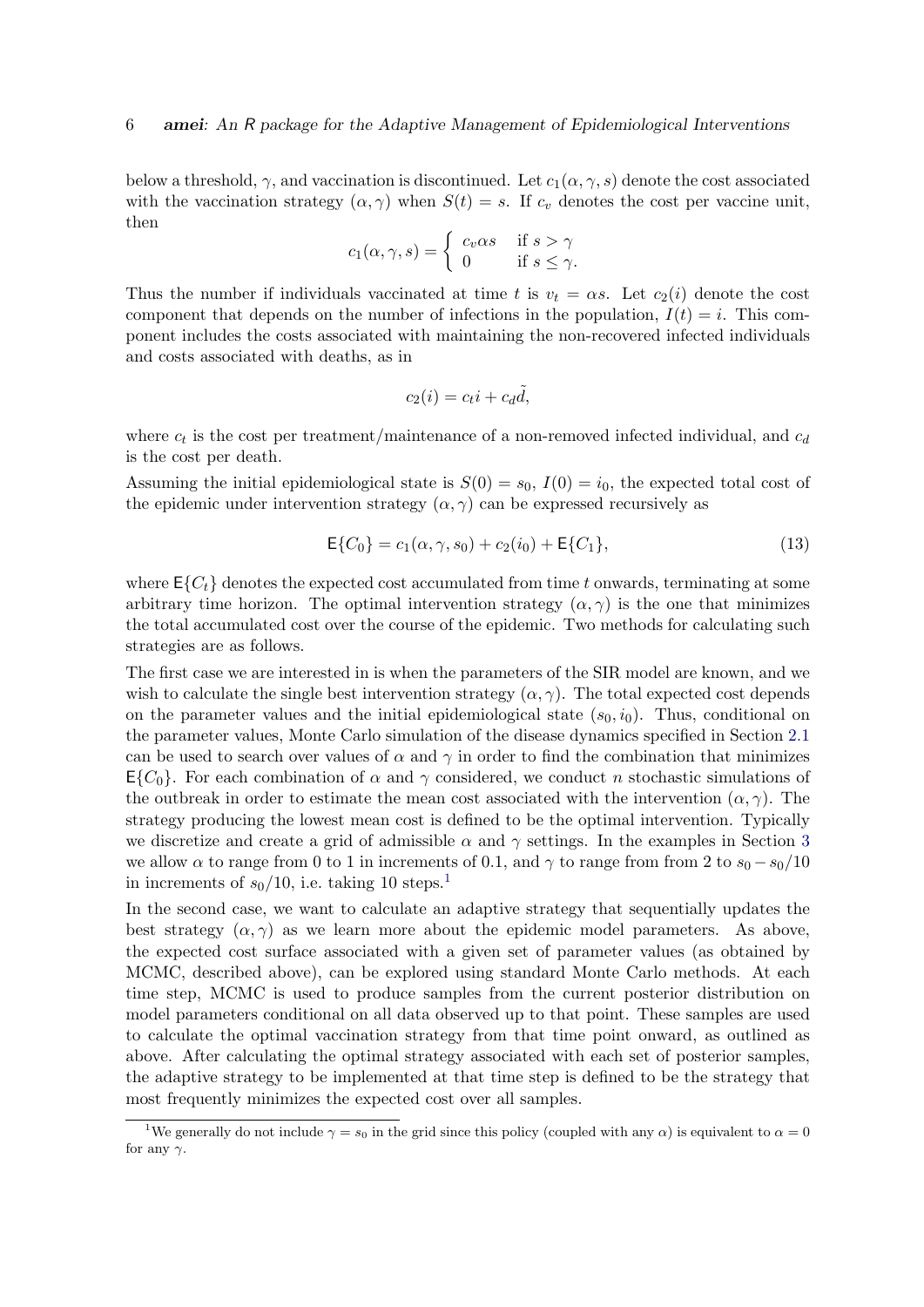# 3. An illustrative example

<span id="page-6-0"></span>In this section we demonstrate the advantages of adaptive intervention using simulations modeled after an influenza outbreak at a British boarding school described by [Murray](#page-31-5) [\(2002\)](#page-31-5). We shall compare the distribution of costs arising from epidemiological intervention under the adaptive policies to those arising from non-adaptive policies. The epidemic conforms to many standard assumptions of SIR models: a population essentially closed to immigration and emigration; includes recovery and immunity; and has near homogeneous mixing of susceptibles and infecteds. The epidemic was traced back to a single infected student out of a population of 763 individuals.

For reproducibility of the results in this section we have set the random seed as follows.

R> set.seed(12345)

The following sections tacitly use similarly reset seeds.

We begin by exploring the behavior of the SIR model, described in Section [2.1,](#page-1-1) without any intervention. The first step is to set the relevant parameters that are necessary for simulating the epidemic. These consist of: the "true" underlying parameters for the SIR model upon which our costs will be evaluated; the initial condition of the population at the beginning of the epidemic; and the relative costs of infections, deaths, and vaccinations.

```
R tp <- list(b=0.00218, k=10, nu=0.4, mu=0)
R> init <- list(S0=762, I0=1, R0=0, D0=0)
R> costs <- list(vac=2, death=4, infect=1)
```
[Murray](#page-31-5) [\(2002\)](#page-31-5) provides estimates of the transmission rate (b) and recovery rate ( $\nu$ ), which we use in the  $tp$  "true parameterization" set above. We set the death rate  $(\mu)$  to zero since there are no deaths in this epidemic. Finally, we set the negative binomial dispersion parameter  $(k)$ to be large to reflect the homogeneous mixing of the population. The costs, chosen purely for illustrative purposes, describe the unit cost (or loss) for a single vaccination or death, relative to the daily cost of maintaining an infected individual.

As a baseline, we are interested in the costs of a no–vaccination policy on epidemic trajectories with the above parameters. To explore this, we set the vaccination policy used in the simulation to zero.

#### R> vac <- list(frac=0, stop=0)

We are now ready to run the Monte Carlo experiment. The function MCepi can be used to simulate the population and cost trajectories for the experiment. This function simulates the stochastic SIR model under a given vaccination strategy. For each realization of the epidemic progression the function calculates the cost over time for the epidemic. This is repeated many times<sup>[2](#page-6-1)</sup>, and the mean trajectories for both the populations and the costs, as well as the 5th and 95th quantiles, are recorded.

R> init.MCepi <- MCepi(init, tp, vac, costs)

<span id="page-6-1"></span><sup>&</sup>lt;sup>2</sup>The number of MC simulations can be varied with the MCreps argument to MCepi. The default value of MCreps is 1000.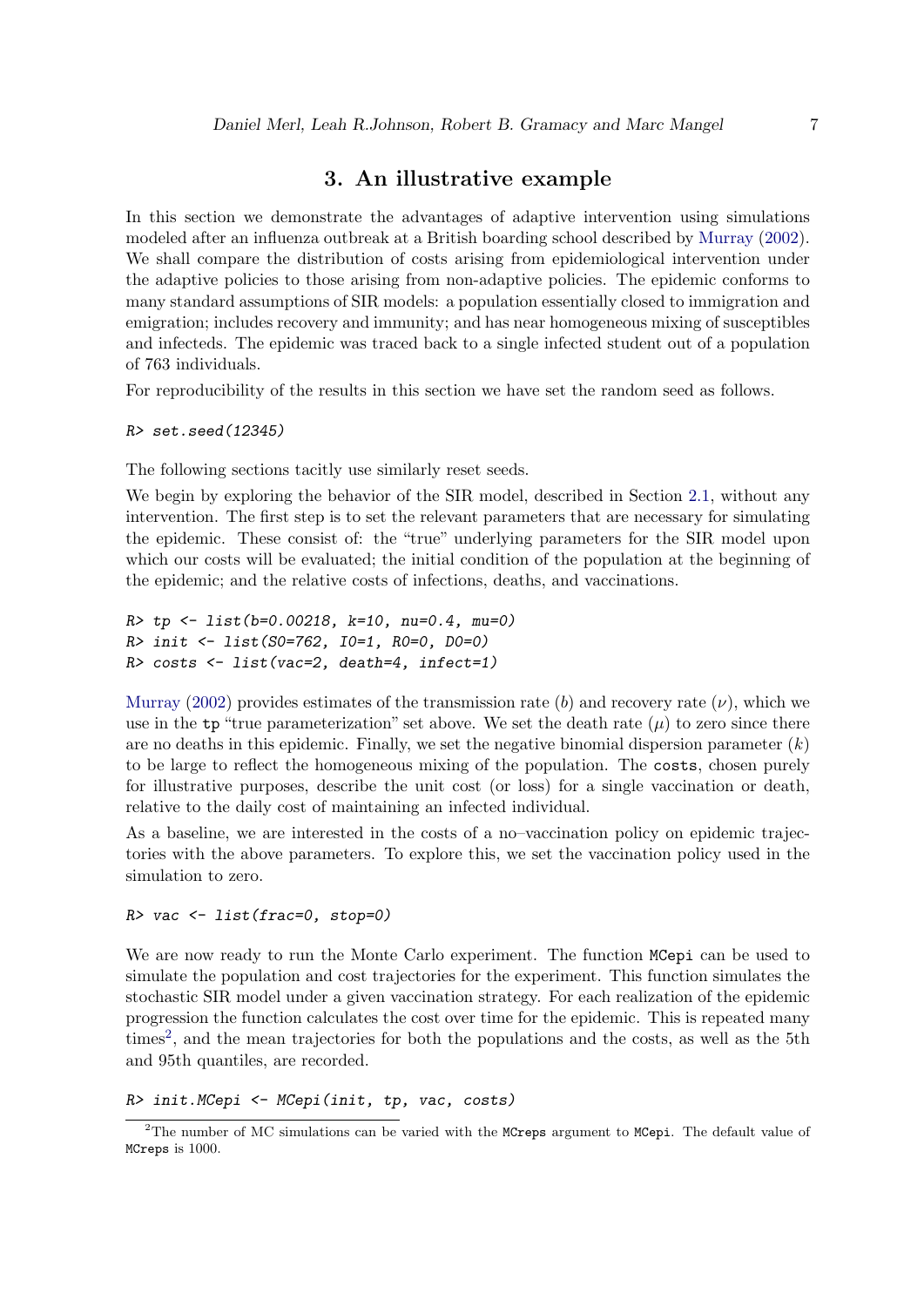Now we can simply plot the results to look at the distribution of the susceptible, infected, and recovered individuals in the population as the epidemic progresses (top panel of Figure [1\)](#page-7-0), as well as the distribution of costs over time (bottom panel of Figure [1\)](#page-7-0).

#### R> plot(init.MCepi)



R> plot(init.MCepi, type="costs")



<span id="page-7-0"></span>Figure 1: Monte Carlo simulated epidemic trajectories (top) for the numbers of susceptible, infected, and recovered individuals, and the associated  $cost(s)$  (bottom) with a null vaccination strategy. (2.5,50,97.5%) quantiles are shown.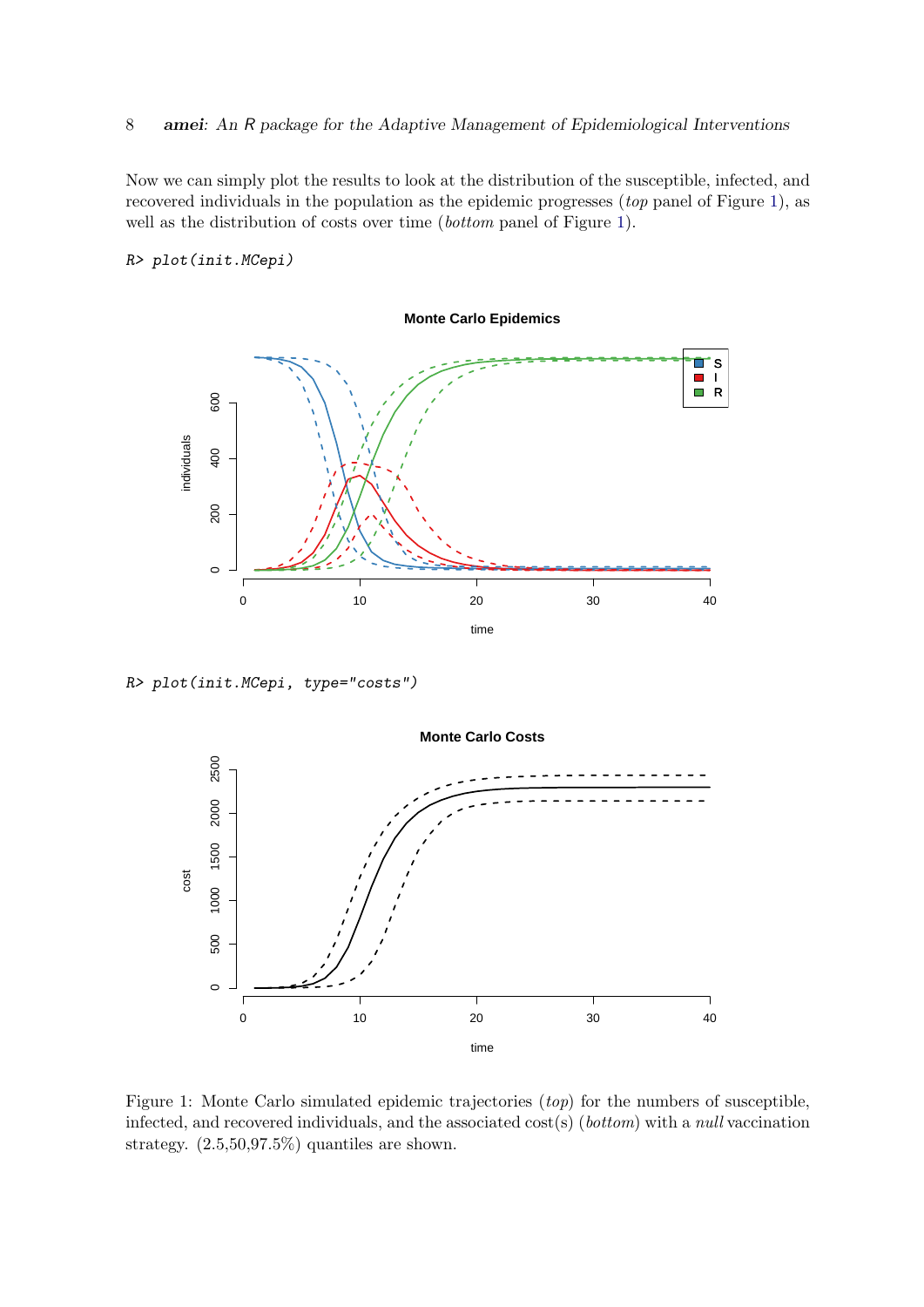Next we examine the dynamics of the system when we have perfect information and use a fixed vaccination policy. First construct a grid of admissible policies. In this case, we shall consider strategies that: vaccinate a fixed proportion of the susceptible population, from 0 to 100%, in steps of 10%; and that stop vaccinating susceptibles when the remaining susceptible population falls below some threshold between 2 and the initial susceptible population minus 75, in increments of 75, as explained in Section [2.3.](#page-4-0)

```
R> vacgrid <- list(fracs=seq(0,1.0,0.1),stops=seq(2,init$S0-75,75))
```
Once this grid has been initialized, we can run the Monte Carlo experiment, using the function optvac, which finds the vaccination policy that minimizes the total cost of the (stochastic) epidemic. This is done by simulating the epidemic forward under the known, true, parameterization and calculating the cost of each vaccination strategy.

```
R> out.optvac <-optvac(init, tp, vacgrid, costs)
```
This function outputs the costs for each of the possible vaccination strategies. The best and worst policies can be obtained as follows:

```
R> best <-getpolicy(out.optvac)
R> worst <-getpolicy(out.optvac, which="worst")
R> rbind(best, worst)
```

```
row col frac stop cost
best 10 3 0.9 152 1657
worst 1 1 0.0 2 2297
```
The same information can be obtained via the generic print and summary commands, which will be shown later. We can also plot the cost surface over the space of possible vaccination strategies. This takes the form of a heat plot, where lower cost policies appear in deep red, and high cost policies appear in white (Figure [2\)](#page-9-0).

Given the calculated optimal policy, we can explore the effects of the vaccination strategy on the progression of the epidemic together with the trajectory of costs under this strategy. We do this by again simulating the epidemic dynamics using the function MCepi, however this time we include the best fixed vaccination policy.

```
R> vac.opt <- best [3:4]
R> opt.MCepi <- MCepi(init, tp, vac.opt, costs)
```
Figure [3](#page-10-0) summarizes the trajectories (top) of the epidemic under the optimal vaccination strategy over time, and the corresponding costs (bottom). By default we assume a fixed lag of 7 time steps from when the first infection appears to when the first intervention can take place[3](#page-8-0) . This is apparent in Figure [3,](#page-10-0) where there is a sharp transition from day 7 when the vaccinations begin, and the susceptible population drops dramatically. The number of vaccinated individuals can be added to the plot by specifying the argument showv = TRUE, however we omit this here to reduce clutter in the figure. Information on the distribution of the number of vaccine units dispensed can be extracted as follows.

<span id="page-8-0"></span> ${}^{3}$ This can be varied with the start argument to MCepi.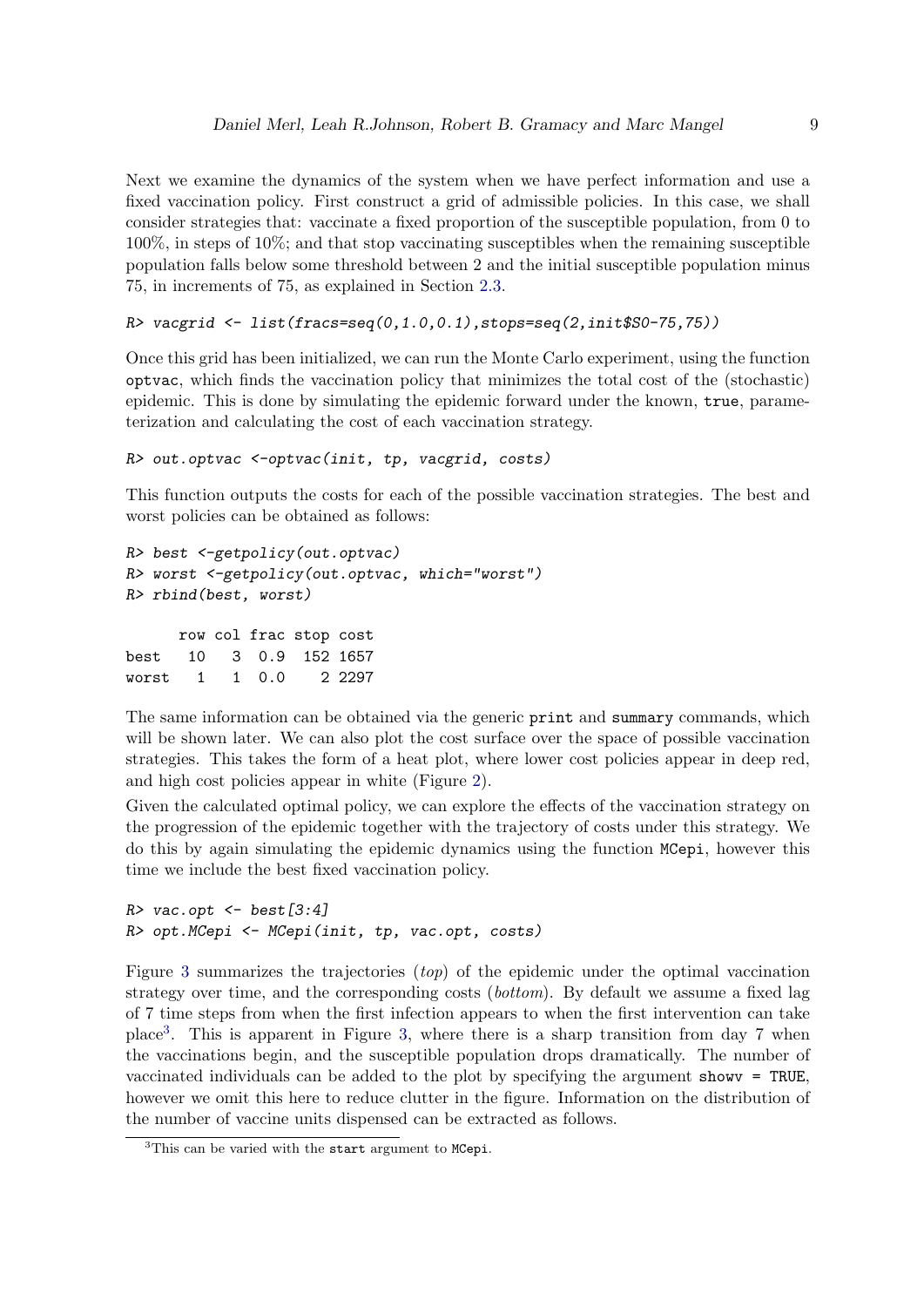

#### R> plot(out.optvac)

<span id="page-9-0"></span>Figure 2: Heatmap depicting the expected cost surface associated with variable stop time vaccination strategies based on the true parameter values. The minimum expected cost (1657) is achieved by a strategy of vaccinating 90% of susceptibles at each time step, until the number of susceptibles falls below 152. As expected, the maximum expected cost (2297 cost units) is realized through inaction (*top* row and left column policies are never implemented)

```
R> getvac(opt.MCepi)
```
q0.025 mean median q0.975 1 368 538.38 548 664

We can compare these results to the case without vaccination (Figure [3,](#page-10-0) top), and see that the optimal vaccination strategy effectively suppresses the spread of the infection. The costs also spike around time 7 as the vaccination policy is implemented. These costs then stabilize at a lower level than that observed under the no–vaccination strategy in Figure [1](#page-7-0) (bottom). We can easily extract information on the distribution of final costs of the no–vaccination and optimal (fixed) vaccination policies for comparison as follows.

R> T <- length(opt.MCepi\$Median\$C) R> optC <- getcost(opt.MCepi)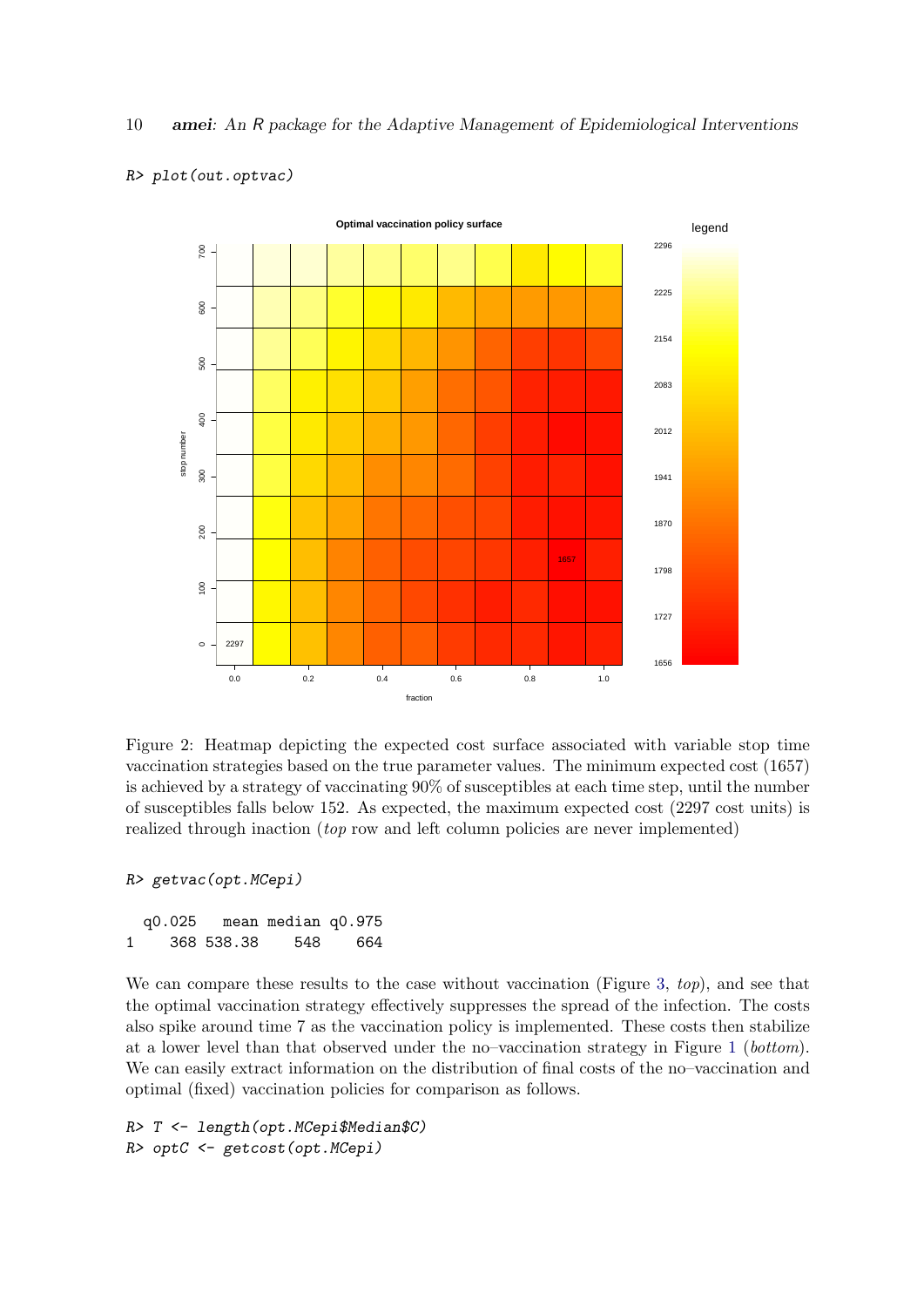# R> plot(opt.MCepi)



R> plot(opt.MCepi, type="costs")



<span id="page-10-0"></span>Figure 3: Monte Carlo simulated trajectories (top) for the numbers of susceptible, infected, and recovered individuals and cost(s) (bottom) trajectories under optimal (fixed) vaccination strategy.

```
R> initC <- getcost(init.MCepi)
R> data.frame(rbind(initC,optC), row.names=c("init", "opt"))
```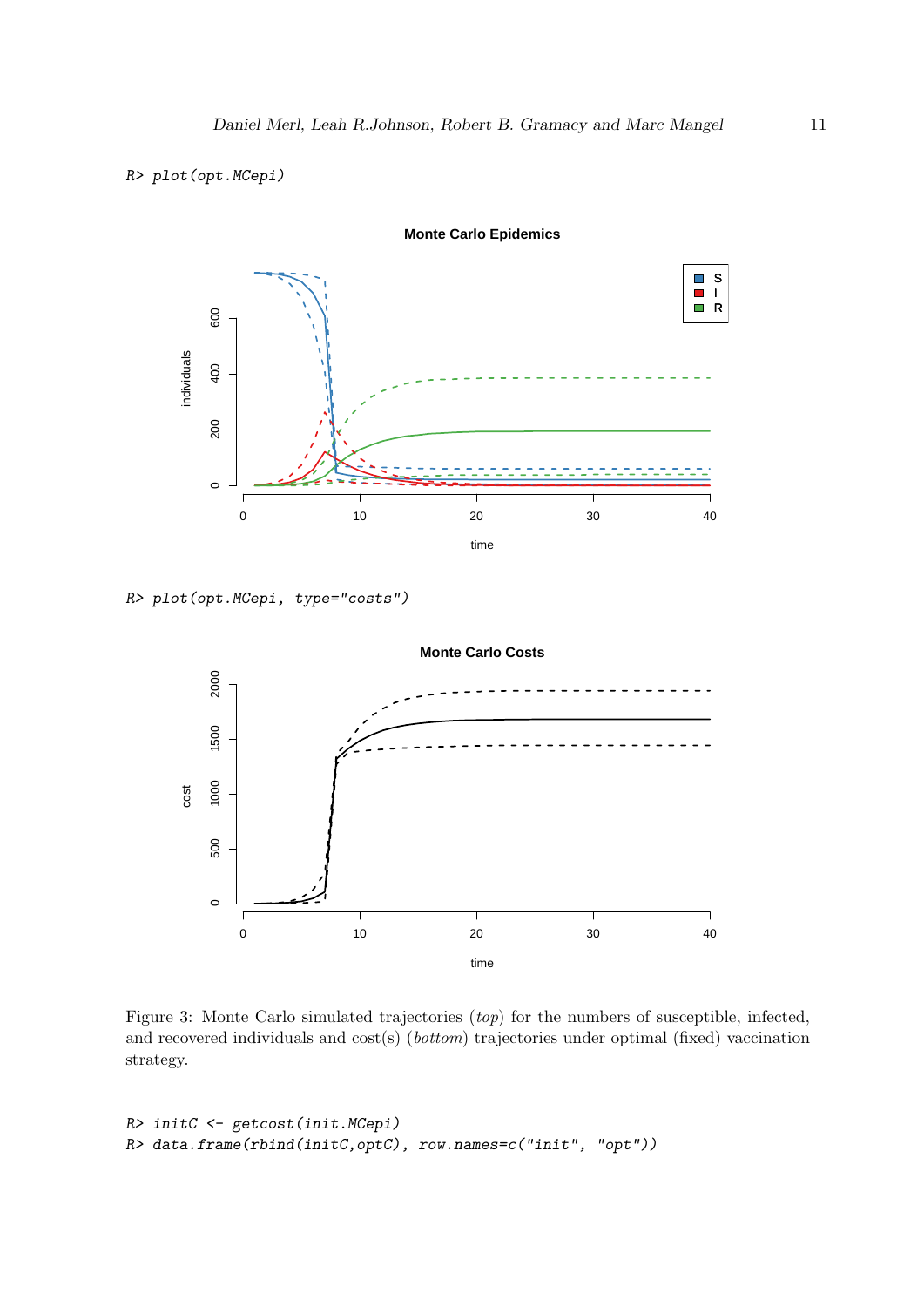12 amei: An R package for the Adaptive Management of Epidemiological Interventions

q0.025 mean median q0.975 init 2142.8 2297.1 2299 2437.0 opt 1444.9 1684.1 1683 1944.1

The optimal (fixed/static) strategy gives a (mean) savings of approximately 613.004 units, or 27% compared to the cost without an intervention. The same information is available through the generic print and summary commands, e.g.

```
R> opt.MCepi
Call:
MCepi(int = init, <i>params = tp, vac = vac.opt, <i>costs = costs</i>)Distribution of vaccinations administered:
    q0.025 mean median q0.975
vac 368 538.38 548 664
Distribution of final costs:
     q0.025 mean median q0.975
cost 1444.9 1684.1 1683 1944.1
```
Now we consider adaptive management strategies using the manage function. In this case we assume that we do not have perfect information on the underlying epidemic. As such, we want to simultaneously estimate the epidemic model parameters as well as find an optimal management strategy.

In order to proceed, we must define the epistep function, which will provide the "observed" SIR count data upon which our inferences will be based. This function can be regarded as the "true" disease process that is being approximated by the SIR model we have described. The default epistep function provides simulations from the same disease model (Eqns. [5–](#page-2-4)[7\)](#page-3-0) that is being used for assumed for inference, however the user can specify custom epistep functions. By customizing this function, a user can provide custom data to **amei**, or explore the effects of model misspecification, as we shall describe in Section [4.](#page-18-0)

We also need to start with an initial guess, i.e. priors, for the epidemic parameters that we want to estimate. The default option is to do this by choosing appropriate hyperparameters for the priors explained earlier. The defaults used by manage are those given in Section [2.2.](#page-3-3)

Here, we run the manage function with default values for hyperparameters and epistep to adaptively design a vaccination strategy to manage the epidemic. At each time step in the evolution of the epidemic the manage function uses MCMC to sample from the posterior distribution of the parameters  $(b, k, \nu, \mu)$  given the available history of the epidemic and any already–implemented intervention. Then, a thinned subset of these samples are used propagate uncertainty in the parameter estimates through to the costs of the vaccination strategies. These costs are obtained by performing Monte Carlo forward simulations of the epidemic from the current time point into the future with those parameters. As explained in Section [2.3](#page-4-0) we choose to implement the strategy that most frequently minimizes the cost. After the intervention is implemented, the state in the next time step is determined by epistep, and the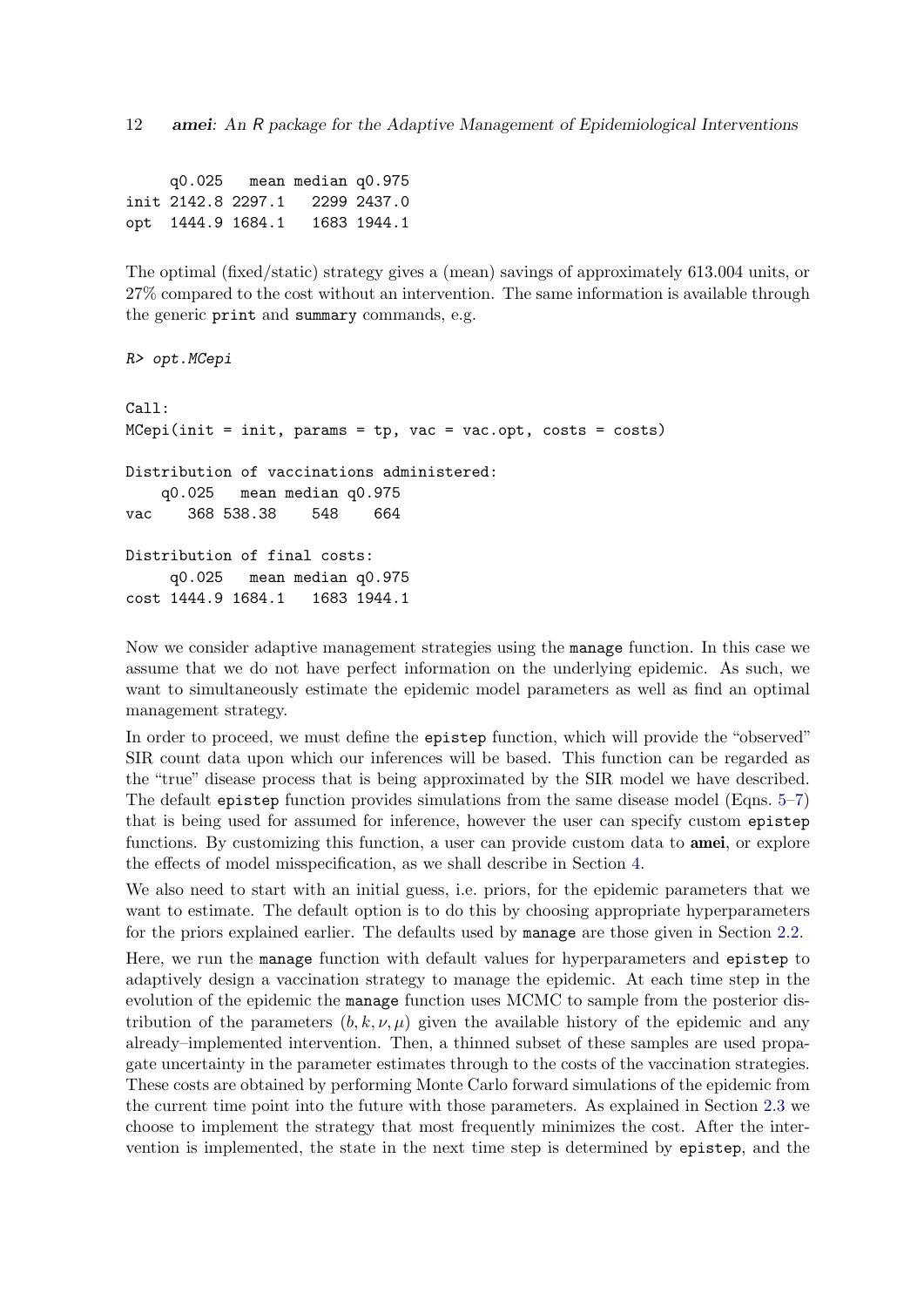process is repeated.[4](#page-12-0)

```
R> out.man <- manage(init, epistep, vacgrid, costs)
```
To explore the results of the simulation we again plot the evolution of the epidemic (Figure [4,](#page-13-0) top) as well as the cost trajectory under the optimal vaccination (Figure [4,](#page-13-0) bottom), both for a single run. We can now compare the case with adaptive management to the case without vaccination (Figure [1,](#page-7-0) *bottom*), as well as the case of optimal vaccination with perfect information (Figure [3,](#page-10-0) bottom). As before, we can extract information on the final cost of the epidemic as follows.

R> getcost(out.man)

[1] 1744

Since the manage function is not performing a Monte Carlo experiment, the number returned is a scalar. Notice that the adaptive strategy is comparable to the best fixed strategy obtained when the true parameterization is known. Later, we shall perform a Monte Carlo version of the adaptive management strategy to make a more meaningful comparison.

We can also see the final distribution of the SIR model parameters contained in out.man\$samps. This is shown in Figure [5.](#page-14-0) A summary is provided by the generic print and summary commands:

R> out.man

```
C_{2}11manage(init = init, epistep = epistep, vacgrid = vacgrid, costs = costs)
Distribution of SIR model parameters:
      b k nu
Min. :0.00189 Min. :0.0842 Min. :0.271
 1st Qu.:0.00233 1st Qu.:0.2347 1st Qu.:0.330
Median :0.00250 Median :0.3481 Median :0.345
Mean :0.00252 Mean :0.4461 Mean :0.348
 3rd Qu.:0.00268 3rd Qu.:0.5710 3rd Qu.:0.366
Max. :0.00379 Max. :2.0773 Max. :0.443
      mu
Min. : 1.20e-06
 1st Qu.:5.30e-04
Median :1.39e-03
Mean : 2.07e-03
 3rd Qu.:3.09e-03
Max. :1.16e-02
```
<span id="page-12-0"></span><sup>4</sup>The function manage has default time horizons specified for both the last time an intervention can be implemented and the time of the final observation of the epidemic. These can be varied with the arguments Tstop and T, respectively. By default we specify T=40 and Tstop=T.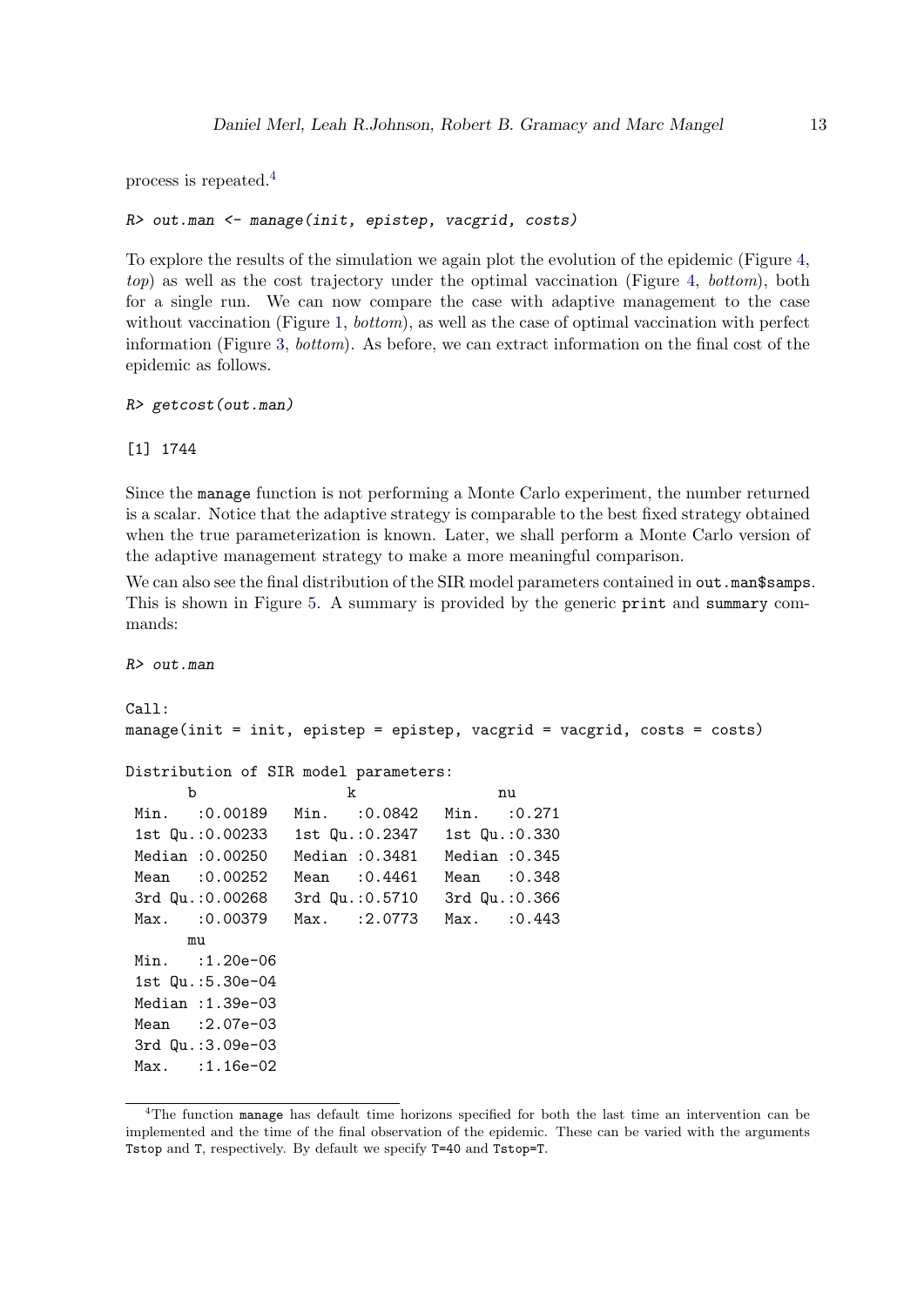14 amei: An R package for the Adaptive Management of Epidemiological Interventions

#### R> plot(out.man)



R> plot(out.man, type="cost")



<span id="page-13-0"></span>Figure 4: Trajectory (top) in terms of the numbers of susceptible, infected, recovered, and vaccinated individuals, and the corresponding cost (bottom) of the epidemic under adaptive management.

Vaccinations administered and cost: vac cost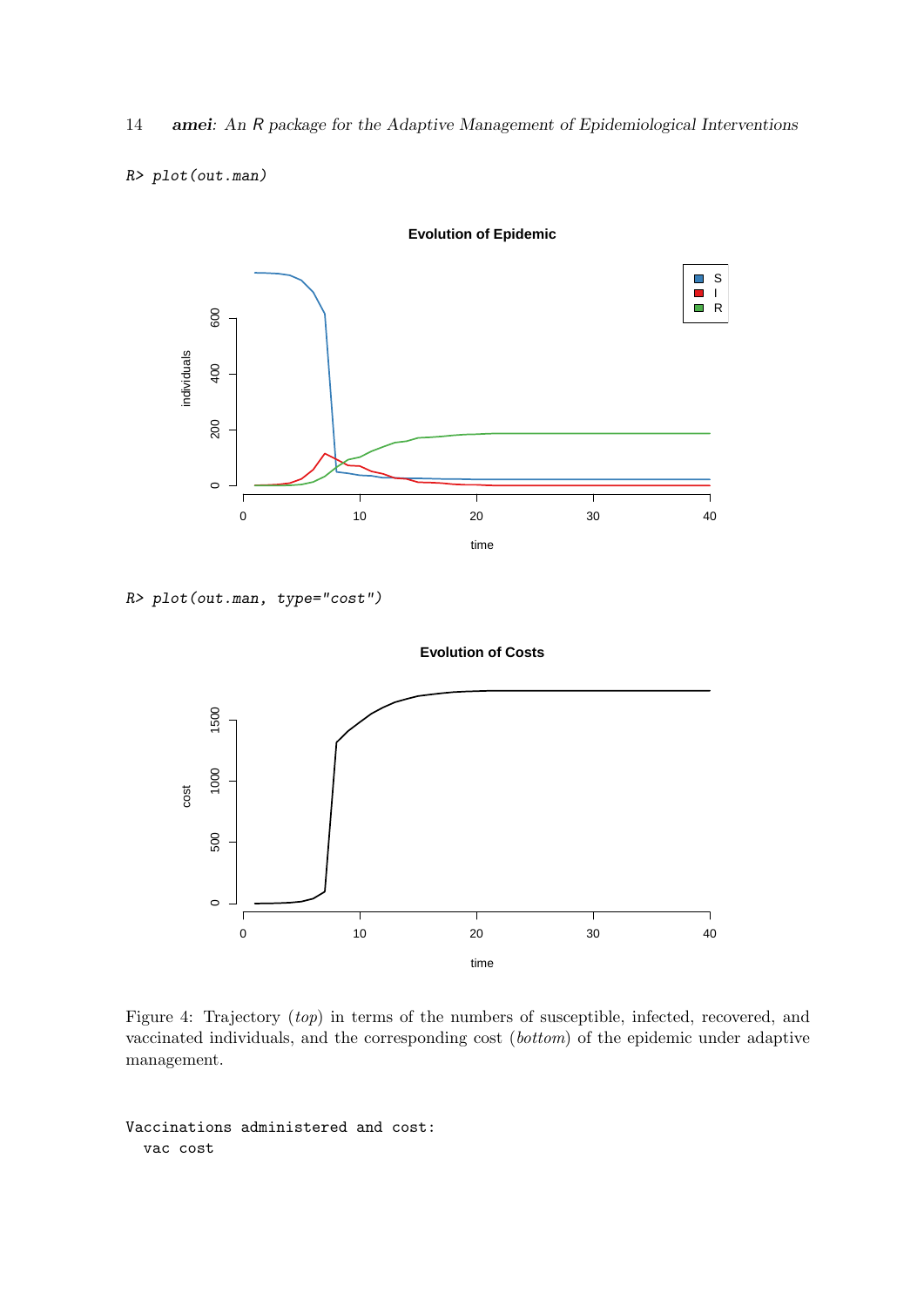```
R> true <- as.list(formals(epistep)$true)
R> plot(out.man, type="params",tp=tp)
```


<span id="page-14-0"></span>Figure 5: Final posterior distributions of estimated parameters (clockwise from the left: transmission rate, overdispersion parameter, mortality rate, recovery rate). "True" parameter values are indicated by a dot; mean posterior values are indicated by an 'x'; and the central 95% region of the distribution is shaded.

#### 1 554 1744

We also note that it is possible to utilize the manage function in a piecemeal way, or in "epochs". This is accomplished by passing the output of the manage function, an "epiman" class object, as the first (init) argument. The management of the epidemic will re-start where it left off. It will stop at the newly specified (later) time horizon Tstop specified by that argument.

Next, we illustrate a Monte Carlo experiment where epidemics are initialized and proceed randomly through the adaptive management strategy illustrated above so that we can see the average behavior, costs, and associated variability. The function MCmanage facilitates this experiment, and it essentially calls the manage function many times (which can be controlled by the MCreps argument). In order to provide a (relatively) quick demonstration we have set a low default of MCreps = 30 and have used low defaults for the other Monte Carlo parameters to management.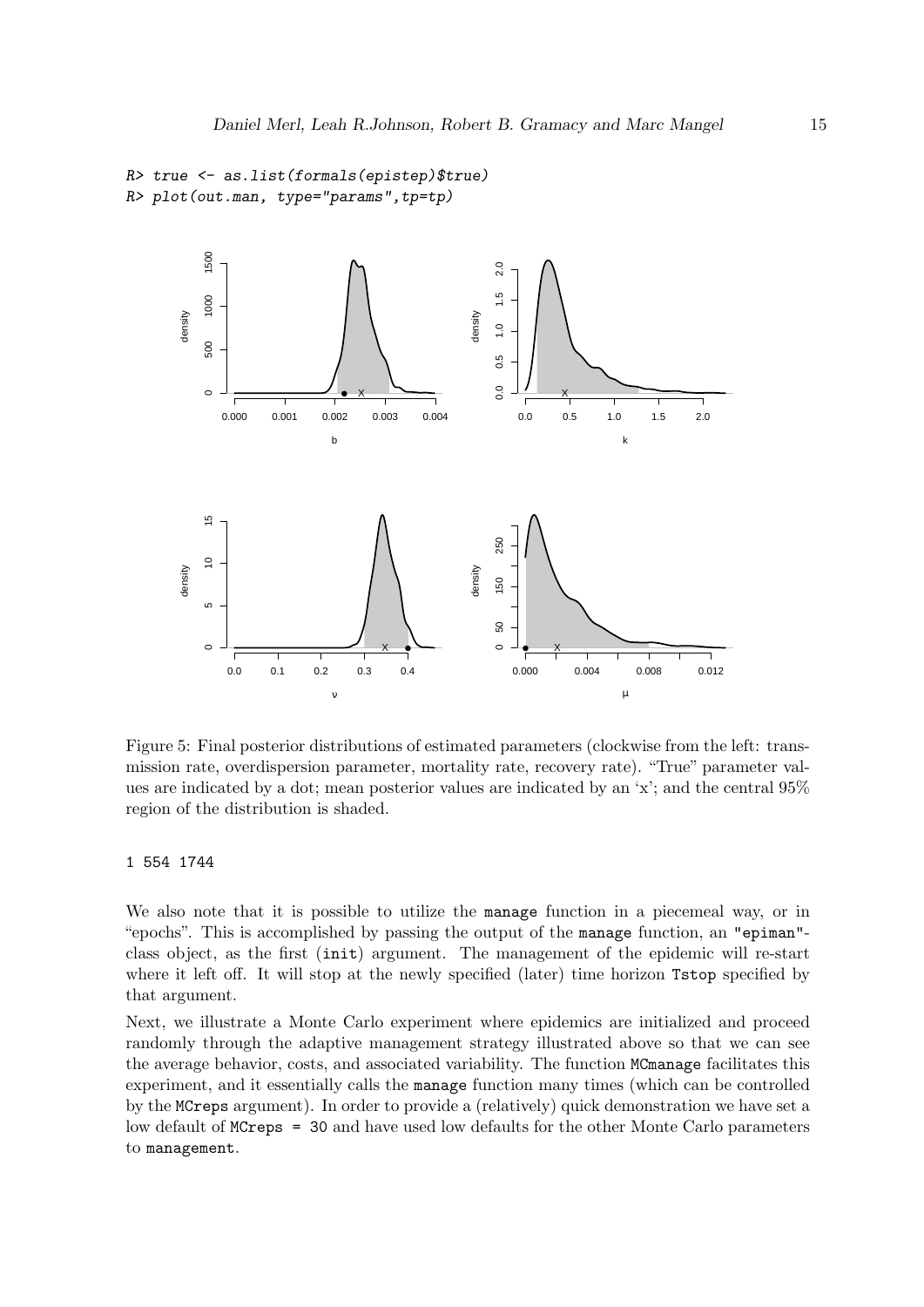16 amei: An R package for the Adaptive Management of Epidemiological Interventions

R> out.MCmanage <- MCmanage(init, epistep, vacgrid, costs)

To reproduce the results in Merl [et al.](#page-31-4) [\(2009\)](#page-31-4), use

 $MCvits = 100$ ,  $MCMCpits = 10000$ ,  $vacsamps = 100$ ,  $MCreps = 100$ 

and otherwise use the defaults. The object that is returned is of class "MCepi" with fields similar to those that are output from the MCepi function which implements a static (fixed) vaccination strategy. Thus, the same generic plot commands can be used. Figure [6](#page-16-0) shows plots summarizing the distribution of epidemic trajectories (top) and costs (bottom) under the adaptive management. Distributional information on number of vaccine units dispensed can be extracted as follows.

```
R> getvac(out.MCmanage)
```
q0.025 mean median q0.975 1 454.35 554.77 551 663.12

Figure [7](#page-17-0) shows the distribution of fractions of individuals vaccinated and the stopping level for the epidemic trajectories under adaptive management in the Monte Carlo experiment. We can compare the costs (and quantile bounds) to that of the best fixed vaccination strategy calculated assuming that the true parameterization is known.

```
R> cinit <- getcost(init.MCepi)
R> copt <- getcost(opt.MCepi)
R> cman <- getcost(out.MCmanage)
R> data.frame(rbind(cinit, copt, cman),
+ row.names=c("init", "opt", "man"))
    q0.025 mean median q0.975
init 2142.8 2297.1 2299.0 2437.0
opt 1444.9 1684.1 1683.0 1944.1
man 1494.2 1690.2 1687.5 1855.5
```
The cost of the non-intervention strategy is shown again for calibration purposes. As before, the generic print and summary commands can be used to obtain the same information. Notice that, in this short Monte Carlo experiment, the adaptive management scheme approximates the best static vaccination scheme obtained then the true parameterization is known in advance.

It is interesting to compare to what the cost of managing the epidemic would have been without estimating the parameters as the epidemic progressed, but rather by guessing what the appropriate parameters might be. Suppose our best guess at the parameters underestimated the true transmission probability b and overestimated the true recovery probability  $\nu$ .

```
R> bad <- list(b=0.001, k=10, nu=0.9, mu=0)
```
The optimal (static) policy under this parameterization can be constructed, as demonstrated above.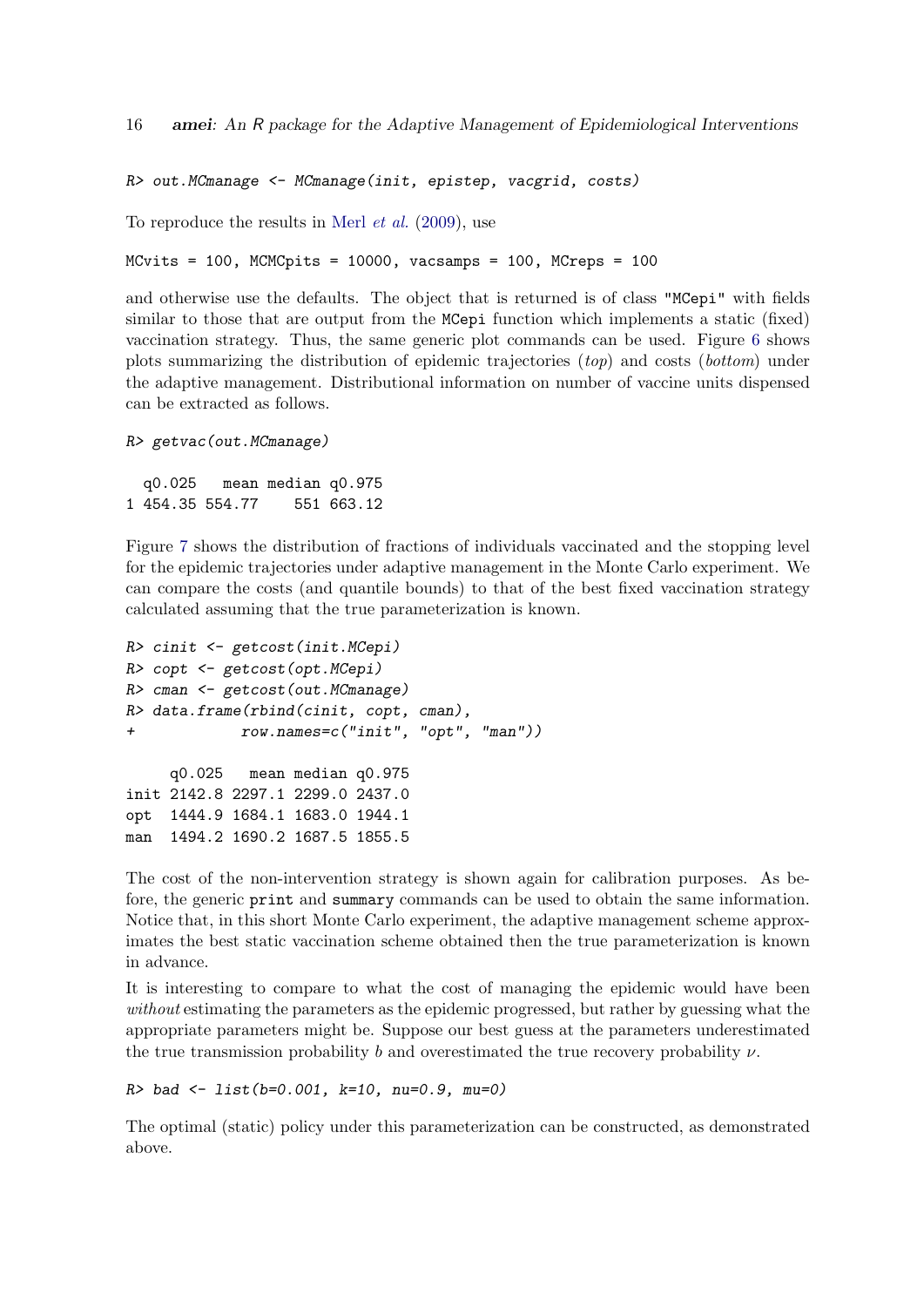#### R> plot(out.MCmanage)



#### **Monte Carlo Epidemics**

R> plot(out.MCmanage, type="costs")



<span id="page-16-0"></span>Figure 6: Monte Carlo simulated epidemic trajectories (top) for the numbers of susceptible, infected, and vaccinated individuals, and the associated cost(s) (bottom) under adaptive management

```
R> costs.bad <- optvac(init, bad, vacgrid, costs)
R> pol.bad <- getpolicy(costs.bad)
```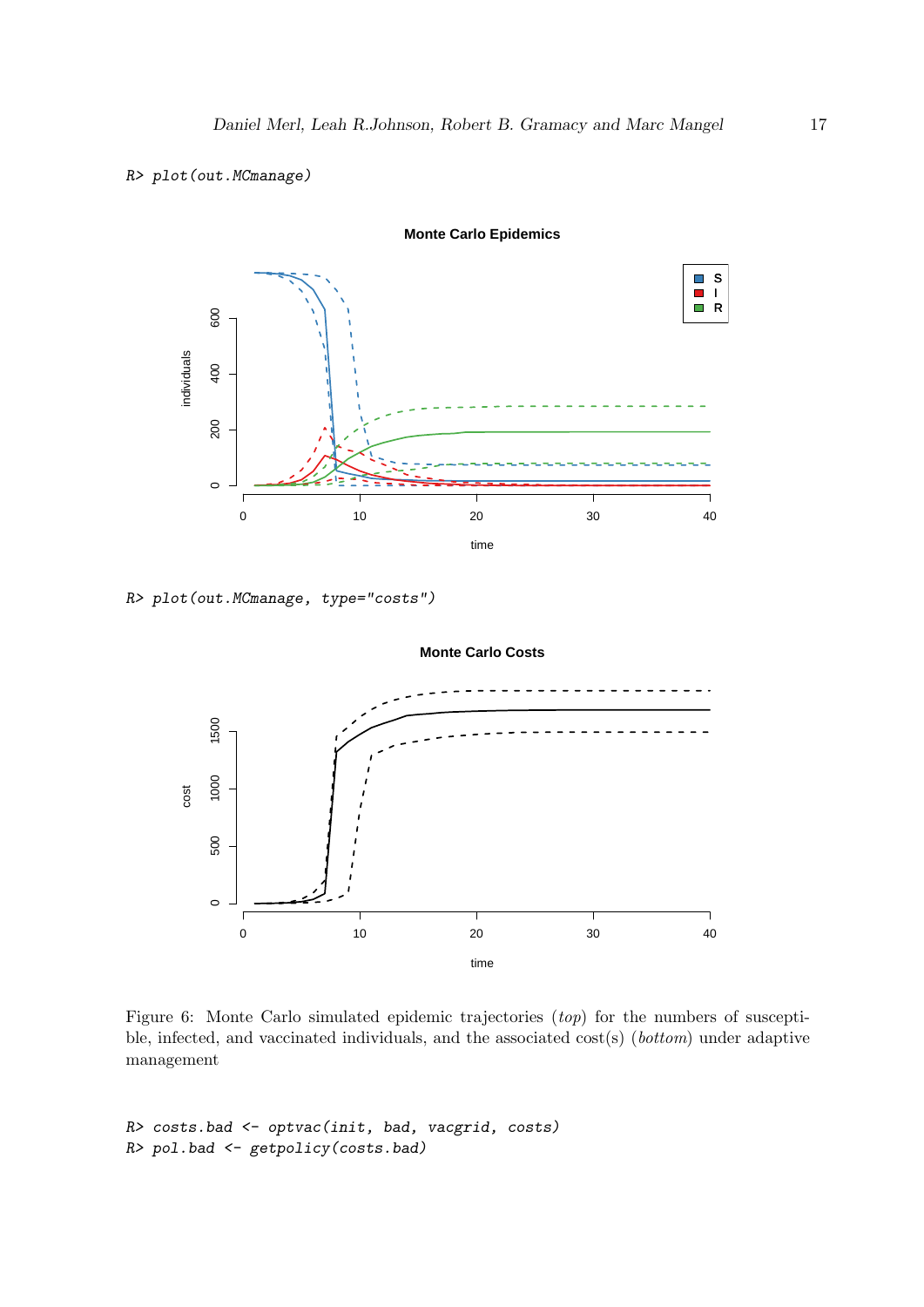18 amei: An R package for the Adaptive Management of Epidemiological Interventions

R> plot(out.MCmanage, type="fracs")



### **Monte Carlo Fraction Vaccinated**

R> plot(out.MCmanage, type="stops")





<span id="page-17-0"></span>Figure 7: Fractions vaccinated (top) and stopping levels (bottom) for the simulated epidemic trajectories shown in Figure [6](#page-16-0) that were under adaptive management. In both cases, the  $(2.5, 50, 97.5)$ -% quantiles are shown.

R> pol.bad

row col frac stop cost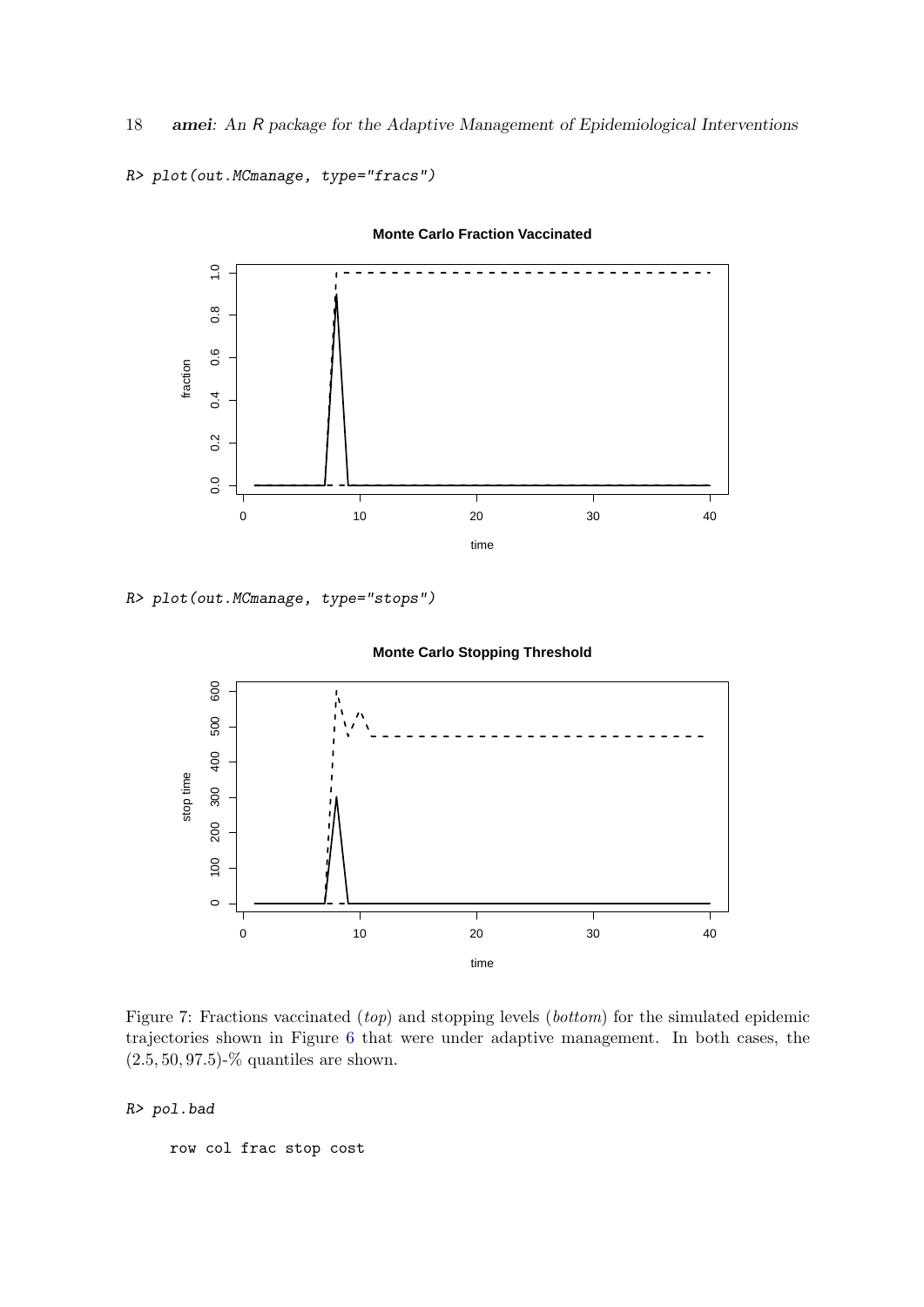best 2 10 0.1 677 376

Then, we can calculate the distribution of costs of managing the true epidemic with a policy developed under our best guess of the parameterization.

```
R> bad.MCepi <- MCepi(init, tp, pol.bad[3:4], costs)
R> cbad <- getcost(bad.MCepi)
R> cbad
 q0.025 mean median q0.975
1 2126 2278.6 2280.5 2436
```
Comparing these costs with the ones obtained above, under adaptive management, we can see that a poor guess can lead to a significantly worse strategy—nearly 57% larger on average. Clearly, good quality (online) estimates of the SIR model are crucial to ensuring a cost– effective approach to the management of an epidemic.

# 4. Alternative Transmission Model

<span id="page-18-0"></span>We would like to see how well the fixed and adaptive strategies can do when faced not only with parameter mis-specification, but when there may be some component of the underlying transmission model that is not accounted for in the implemented SIR model upon which its vaccination strategies are based. Towards this end, we chose a fairly simple extension of the SIR model where infection does not pass directly from individual to individual. Instead, they become infected by encountering a reservoir of the infectious agent (for instance bacteria or fungi in water or soil) contributing infected individuals. The continuous time dynamics are:

<span id="page-18-1"></span>
$$
\frac{dS}{dt} = -aS \left( \frac{C}{C+C_0} \right)
$$
  
\n
$$
\frac{dI}{dt} = aS \left( \frac{C}{C+C_0} \right) - (\nu + \mu)I
$$
  
\n
$$
\frac{dR}{dt} = \nu I
$$
  
\n
$$
\frac{dD}{dt} = \mu I
$$
  
\n
$$
\frac{dC}{dt} = \rho I - mC
$$
\n(14)

where the concentration of the infective agent in the reservoir is given by  $C$ ; the transmission rate is modeled by a saturating function of C, so that as  $C \rightarrow \infty$  the transmission rate approaches the constant  $a$  at a rate determined by  $C_0$ ; infective agents die or are removed from the reservoir at rate  $mC$ ; and the *per capita* rate at which new infected agents are added to the reservoir is  $\rho$ .

This system can be discretized in a similar manner to the system discussed earlier, so that the single step transmission dynamics are given by:

$$
\tilde{I}|s, C \sim \text{Bin}(s, p_i(a, C, C_0)),\tag{15}
$$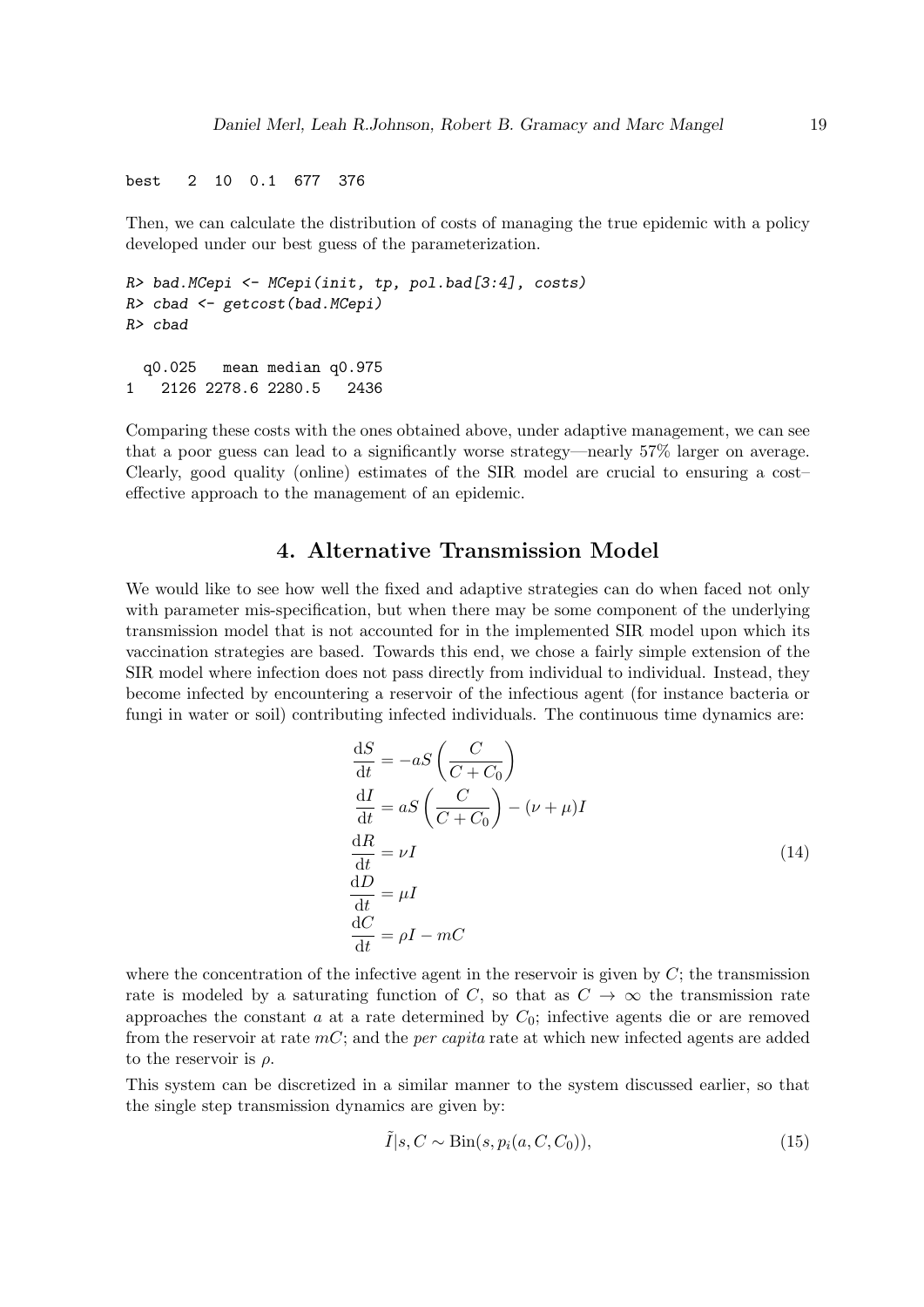where

$$
p_i(a, C, C_0) = 1 - \exp\left(\frac{-aC}{C + C_0}\right)
$$
 (16)

and  $\text{Bin}(n, \pi)$  is the binomial distribution. The dynamics for  $\tilde{R}$  and  $\tilde{D}$  are exactly as before (Eqs. [\(6–7\)](#page-3-0)). The single step dynamics for the reservoir are expected to be more smooth than the epidemic in the population at large. For instance, for bacteria the concentration could be in the thousands or millions of individuals. In this case the evolution of the reservoir is approximately

$$
C(t+1) - C(t) = [\rho I(t)] - d_c.
$$
\n(17)

Here  $d_c$  is the number (per unit reservoir) of infectious agents (stochastically) removed from the reservoir in a unit time, which has distribution

$$
d_c \sim \text{Bin}(C, p_{d_c}),\tag{18}
$$

where  $p_{d_z} = 1 - e^{-m}$ .

In R, we may implement the above transition model by encoding it in an alternative epistep function for use with the **amei** package methods as follows.

```
R> alt.epistep <-
+ function(SIR, last=list(rem=0, rec=0, infect=0, dead=0, Z=0),
          tp = list(a = 0.05, mu = 0.05, nu = 0.1, m = 0.4,+ \text{rho} = 200, C = 500)+ f+ ## calculate the infection probability based on the
+ ## reservoir, and randomly infect susceptibles
+ Z \leftarrow last Z+ fz <- Z/(Z+tp$C)
+ pi <- 1 - exp(-tp$a * fz)
+ infect <- rbinom(1, SIR$S, pi)
+
+ ## update recovereds and deaths
+ pr \le 1 - exp(-tp\nu)
+ rec <- rbinom(1,SIR$I,pr)
+ pd \le -1 - exp(-tp\mu)
+ dead <- rbinom(1, SIR$I-rec, pd)
+
+ ## reservoir dynamics
+ pz \leftarrow 1 - exp(-tp\m)
+ dz <- rbinom(1, Z, pz)
+ bz <- round(SIR$I*tp$rho)
+ Z <- Z - dz + bz
+
+ ## the returned list is passed in as "last" in a
   ## subsequent call to this "epistep" function
+ return(list(rem=(rec+dead), rec=rec, infect=infect,
+ dead=dead, Z=Z))
+ }
```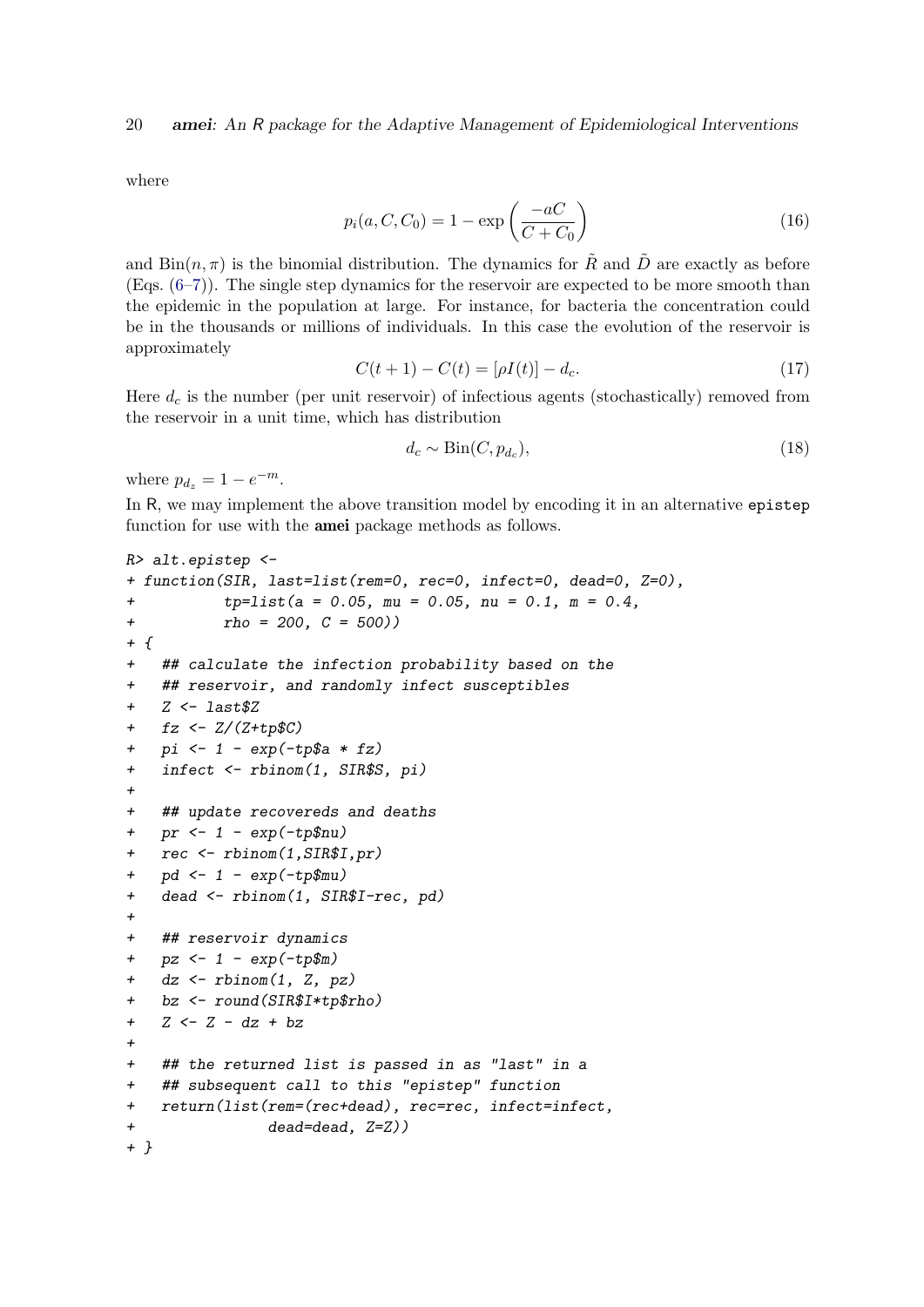Here we first use the manage function with a NULL vaccination strategy (and also, optionally, a NULL cost structure), in order to see how the behavior of this system compares to the default epistep model implemented within amei. We can then also look at the estimated "effective" SIR parameters.

This system can resemble the standard SIR model, especially when  $m$  is large, so infective agents do not remain in the reservoir for long.

```
R> init1 <- list(S0=150, I0=1, R0=0, D0=0)
R> tp <- list(a=0.1, mu=0.0, nu=0.3, m=50, rho=500, C=500)
R> alt.epistep1 <- alt.epistep
R> formals(alt.epistep1)$tp <- tp
R> out.alt<- manage(init1, alt.epistep1, NULL, NULL, T=80)
```
The *top* of Figure [8](#page-21-0) shows the resulting dynamics under the default parameterization offered by the formals of the alt.epistep function. To illustrate how this new system can (significantly) differ from the SIR dynamics consider the case of very small  $m$ . Small  $m$  enables new infections to occur even if there had been no infected individuals in a previous time step since the infective agent may persist in the reservoir for a long time without infected individuals being present.

```
R> tp <- list(a=0.1, mu=0.0, nu=0.3, m=0.001, rho=500, C=500)
R> alt.epistep2 <- alt.epistep
R> formals(alt.epistep2)$tp <- tp
R> out.alt2 <- manage(init1, alt.epistep2, NULL, NULL, T=80)
```
The effect of these new dynamics may be readily seen in the *bottom* panel of Figure [8](#page-21-0) as the epidemic progresses. In this second case (with small  $m$ ), it is also very unlikely that any susceptible individuals will be left at the end of an epidemic. This contrasts with both the stochastic SIR model and these alternative dynamics with  $m$  large, as it is possible that, due to stochastic effects, the infection will die out before all susceptibles have been exposed.

It is interesting to examine the posterior distributions of the parameters for these two cases (Figure [9\)](#page-22-0) if we assume that these underlying alternative dynamics are well approximated by the simpler SIR model. As one might expect, the estimates of the recovery and death rates in both cases are quite similar, especially since these dynamics are the same as those implemented within **amei**. However, the estimates of b and  $k$  are quite different in the two cases. The 95% credible intervals hardly overlap, indicating that the two cases result in dynamics that are quantitatively different.

We now move on to our task of examining how well the fixed and adaptive strategies can do when faced with an epidemic which is evolving according to a transmission function outside of the class of SIR models [\(1](#page-2-0)[–3\)](#page-2-3) used to calculate the (optimal) vaccination strategy. The first step here is to let the fixed strategy "cheat". That is, we allow the fixed strategy to see a full epidemic spread according to the true model and parameterization without intervention, and estimate the best SIR model approximation. To do this we use the manage function with a NULL vaccination strategy and a NULL cost structure, and default "true" parameters.

```
R> init <- list(S0=600, I0=1, R0=0, D0=0)
R> time \leq 80
R> posterior <- manage(init, alt.epistep, NULL, NULL, T=time, bkrate=100)
```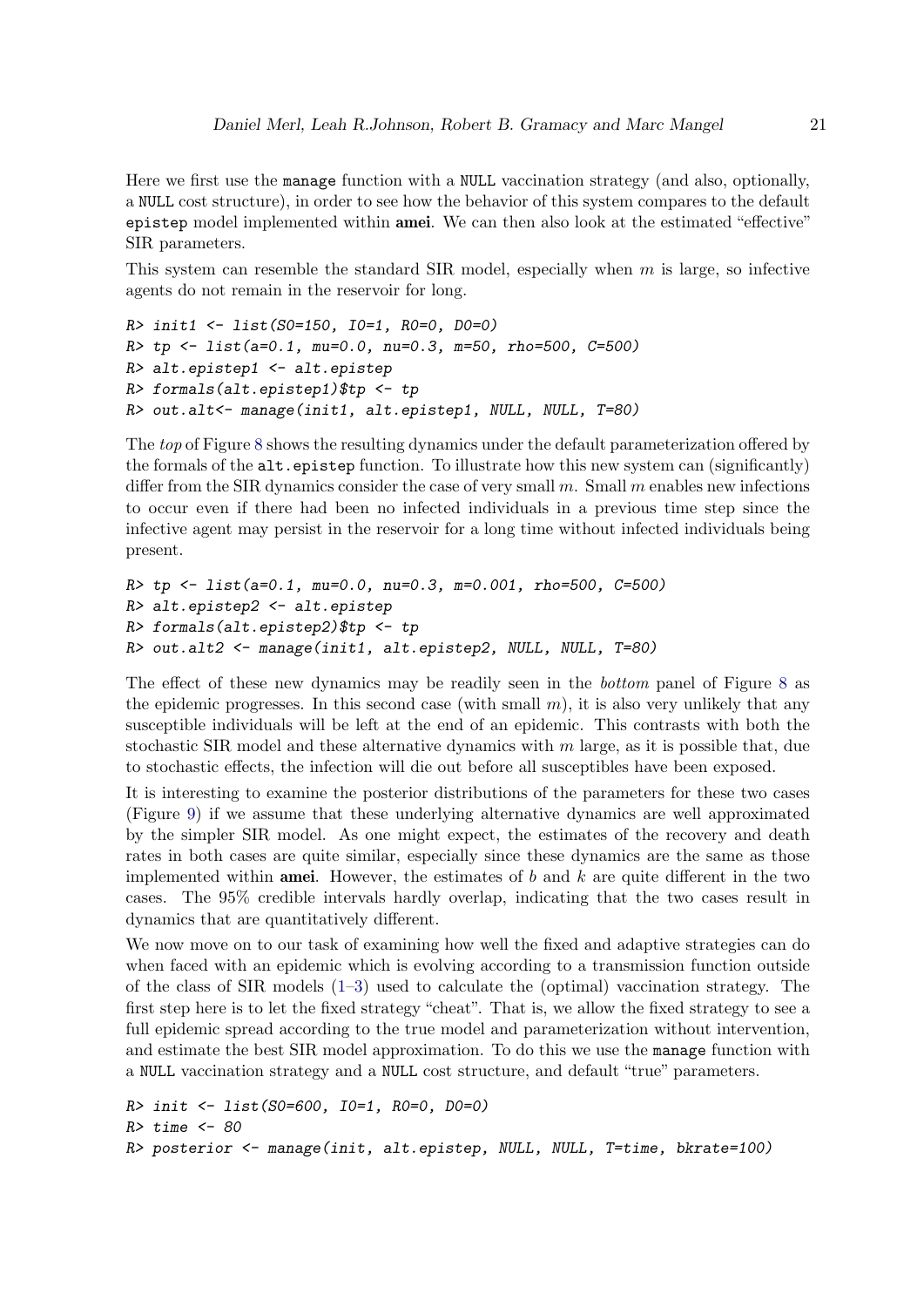

R> plot(out.alt,showv=FALSE)

```
R> plot(out.alt2,showv=FALSE)
```


<span id="page-21-0"></span>Figure 8: Trajectories in terms of the numbers of susceptibles, infecteds, recovereds, and dead individuals under the alternative model in Eq. [\(14\)](#page-18-1) with parameters  $\{(a = 0.1, \mu = 0.0, \nu = 0.0)\}$  $0.3, \rho = 500, C_0 = 500$ } and with  $(top)$   $m = 50$  (*bottom*)  $m = 0.001$ .

Figure [10](#page-23-0) shows trace plots of the samples obtained. From the output we can extract the mean parameterization obtained at the final time point of the epidemic.

# R> mean.params <- as.list(apply(posterior\$samp, 2, mean))

Based on these parameters, and thus assuming an SIR model, we can calculate the optimal static vaccination policy.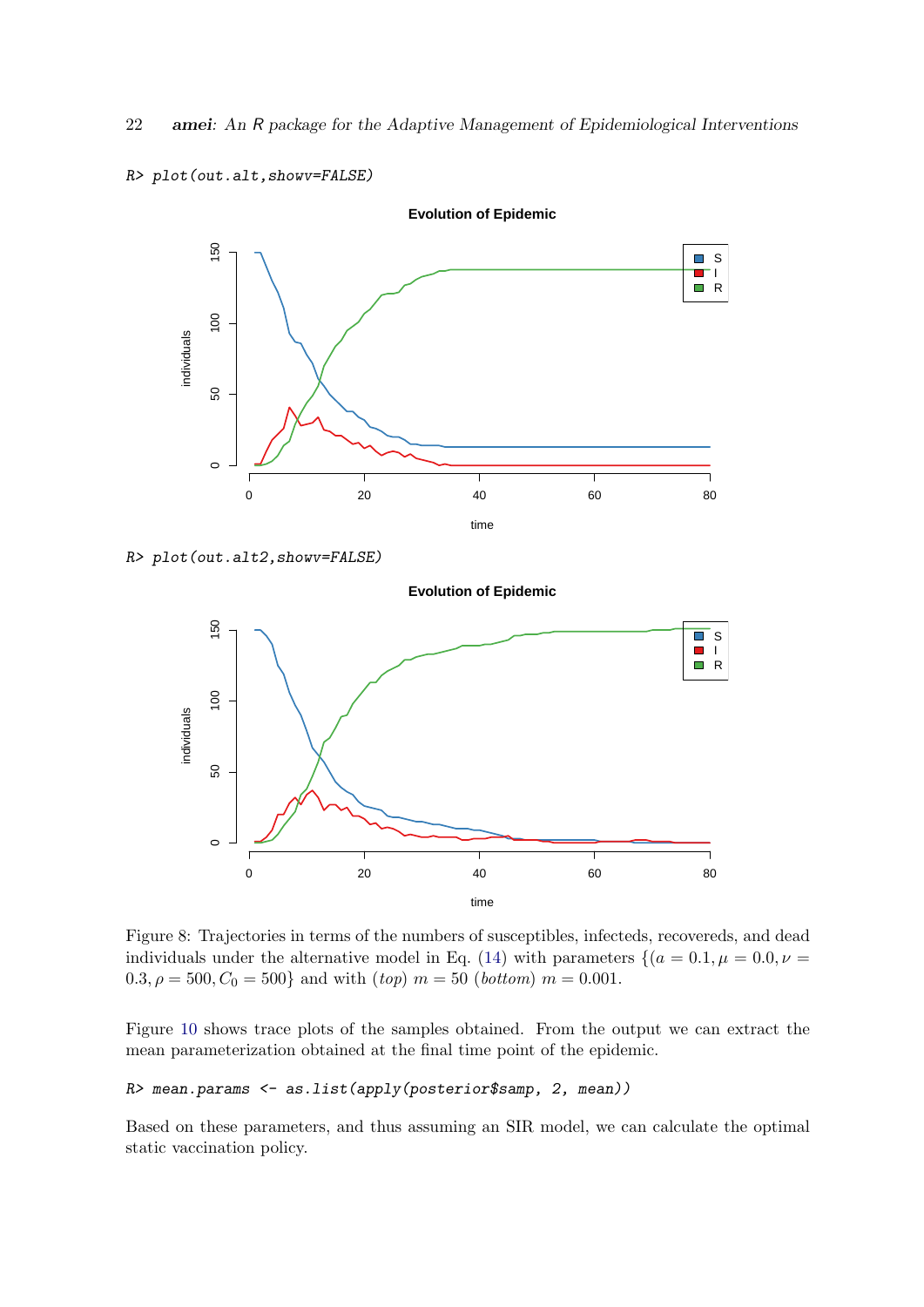R> plot(out.alt, type="params", showd=TRUE)





<span id="page-22-0"></span>Figure 9: Posterior parameter distributions for b, k,  $\mu$ , and  $\nu$  when the simulated source epidemic follows the alternative transmission model with parameters  $\{(a = 0.1, \mu = 0.0, \nu = 1\})$  $0.3, \rho = 500, C_0 = 500$ } and with  $(top)$   $m = 50$  (bottom)  $m = 0.001$ .

```
R> costs <- list(vac=2.5, death=4, infect=1)
R vacgrid \leq list(fracs=seq(0,1.0,0.1), stops=seq(2,init$S0-50,50))
R> alt.optvac <- optvac(init, mean.params, vacgrid, costs, T=time)
R> alt.best <- getpolicy(alt.optvac)
```
The cost surface is shown in Figure [11.](#page-24-0)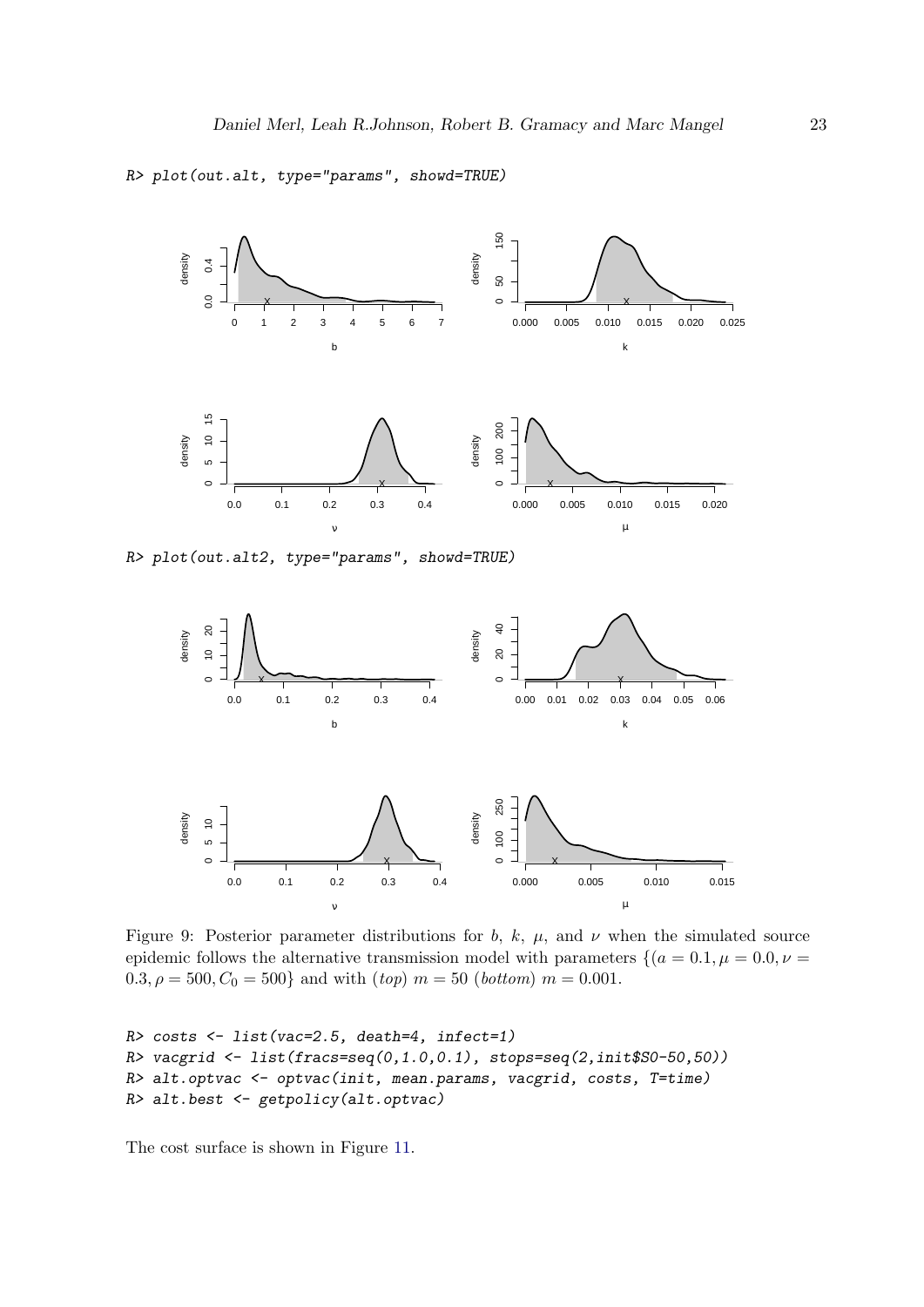0 200 200 400 600 600 800 −4<br>ד 2<br>0<br>0 Index م

R> plot(log(posterior\$samp\$b), type="l", main="",ylab=expression(b))

R> plot(posterior\$samp\$k, type="l", main="",ylab=expression(k))



R> plot(posterior\$samp\$nu, type="l", main="",ylab=expression(nu))



Index

R> plot(posterior\$samp\$mu, type="l", main="",ylab=expression(mu))



<span id="page-23-0"></span>Figure 10: Traces of samples from the posterior distribution of the parameters for the (misspecified) SIR model.

Then, based on the extracted policy, we can use MCepi to simulate the true evolution of the epidemic (via alt.epistep) many times in order to build up an understanding of the distribution of costs of the optimal static policy calculated under the simplified SIR parametrization.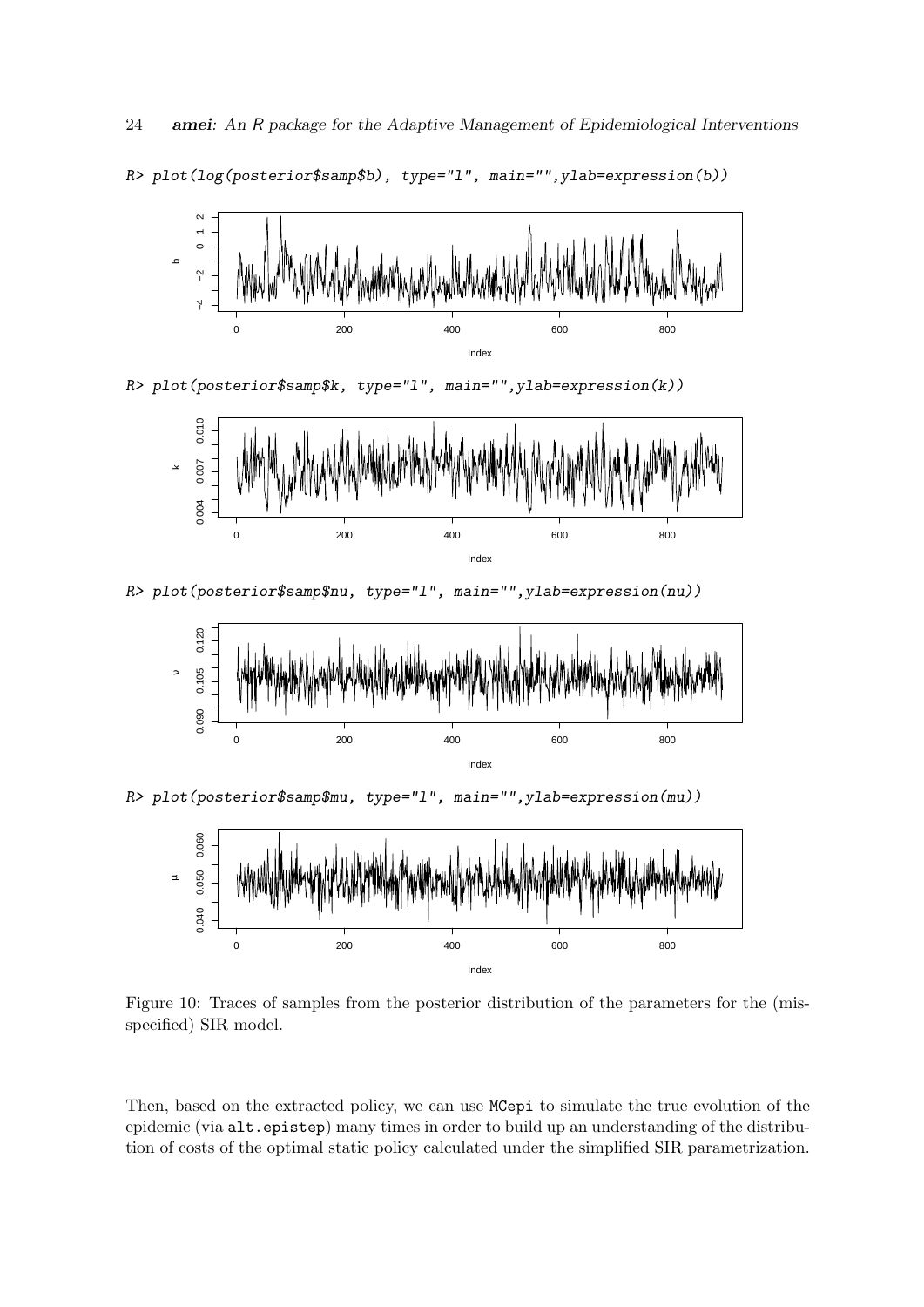

#### R> plot(alt.optvac)

<span id="page-24-0"></span>Figure 11: The cost surface calculated for fixed strategies using parameters estimated from a single run of the alternative epidemic model.

```
R > alt.vac.opt \leftarrow alt.best[3:4]R> alt.MCepi <- MCepi(init, alt.epistep, alt.vac.opt, costs, T=time)
R> getcost(alt.MCepi)
  q0.025 mean median q0.975
1 1854 2027.6 2026 2216.1
```
Now for the comparison. We provide the alt.epistep function to MCmanage in order to build up an understanding of how the optimal adaptive strategy fares under a restricted SIR model. Here we use the default, non-informative priors.

```
R> alt.MCmanage <- MCmanage(init, alt.epistep, vacgrid, costs, T=time)
R> getcost(alt.MCmanage)
  q0.025 mean median q0.975
1 1829.1 2026.9 2039.2 2185.4
```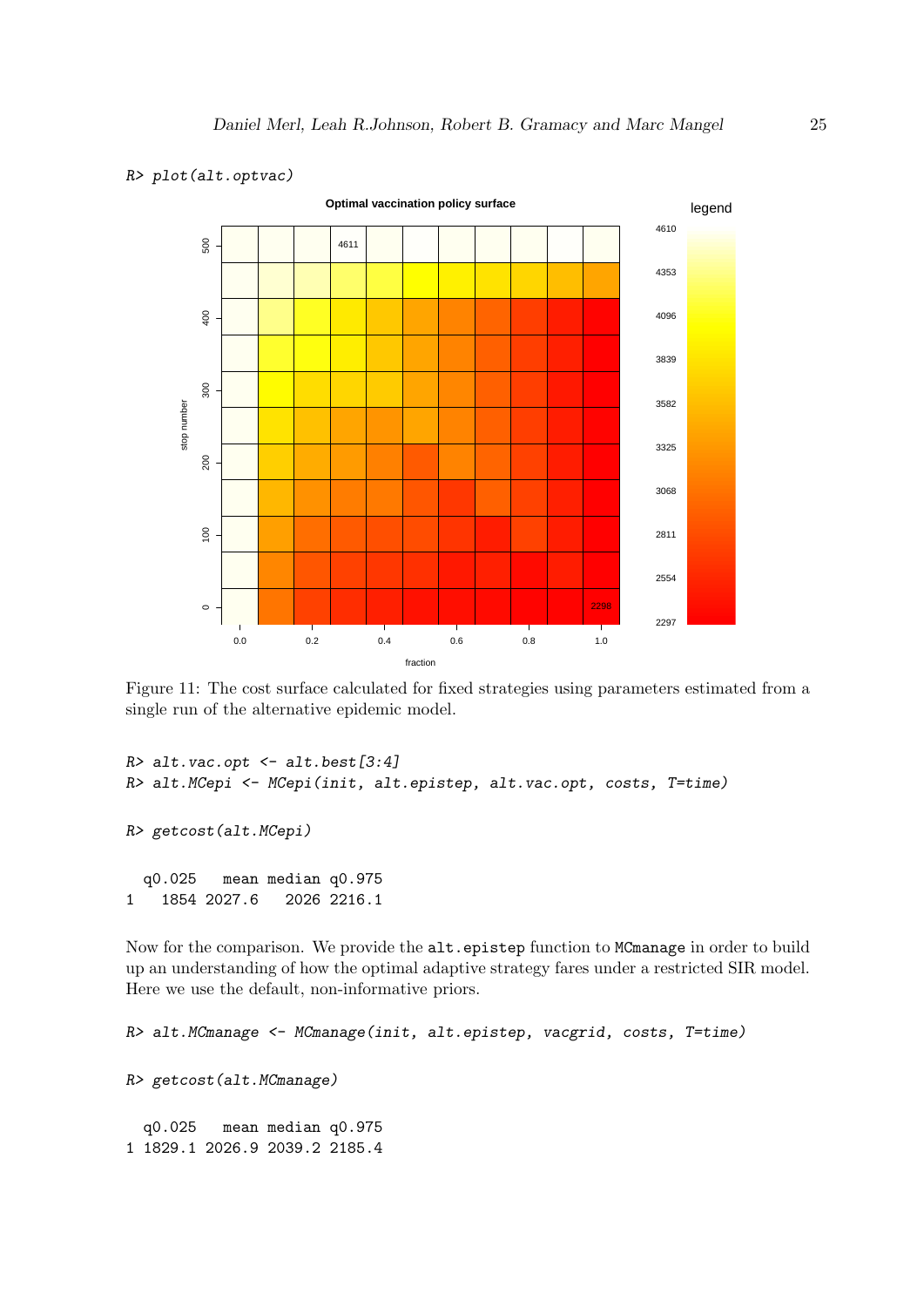26 amei: An R package for the Adaptive Management of Epidemiological Interventions

```
R> plot(alt.MCepi, showd=TRUE)
```


# **Monte Carlo Epidemics**

R> plot(alt.MCepi, type="costs")

# **Monte Carlo Costs**



<span id="page-25-0"></span>Figure 12: Trajectories in terms of top the numbers of susceptibles, infecteds, recovereds, and dead individuals under the alternative model in Eq. [\(14\)](#page-18-1) and bottom costs under the default parameterization under the optimal static vaccination policy.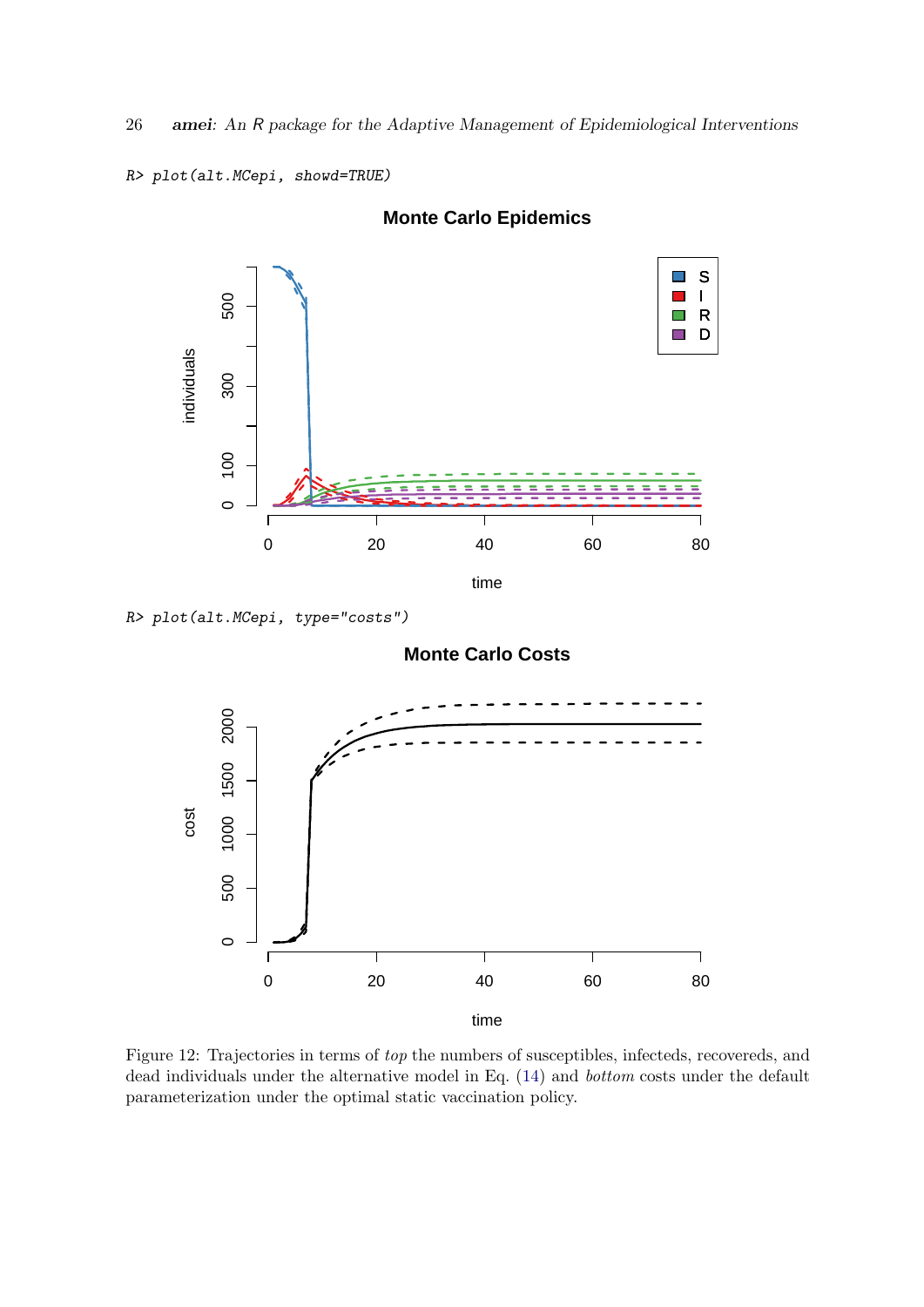```
R> plot(alt.MCmanage, showd=TRUE)
```


# **Monte Carlo Epidemics**

R> plot(alt.MCmanage, type="costs")

# **Monte Carlo Costs**



<span id="page-26-0"></span>Figure 13: Trajectories in terms of top the numbers of susceptibles, infecteds, recovereds, and dead individuals under the alternative model in Eq. [\(14\)](#page-18-1) and bottom costs under the default parameterization under the adaptive vaccination policy.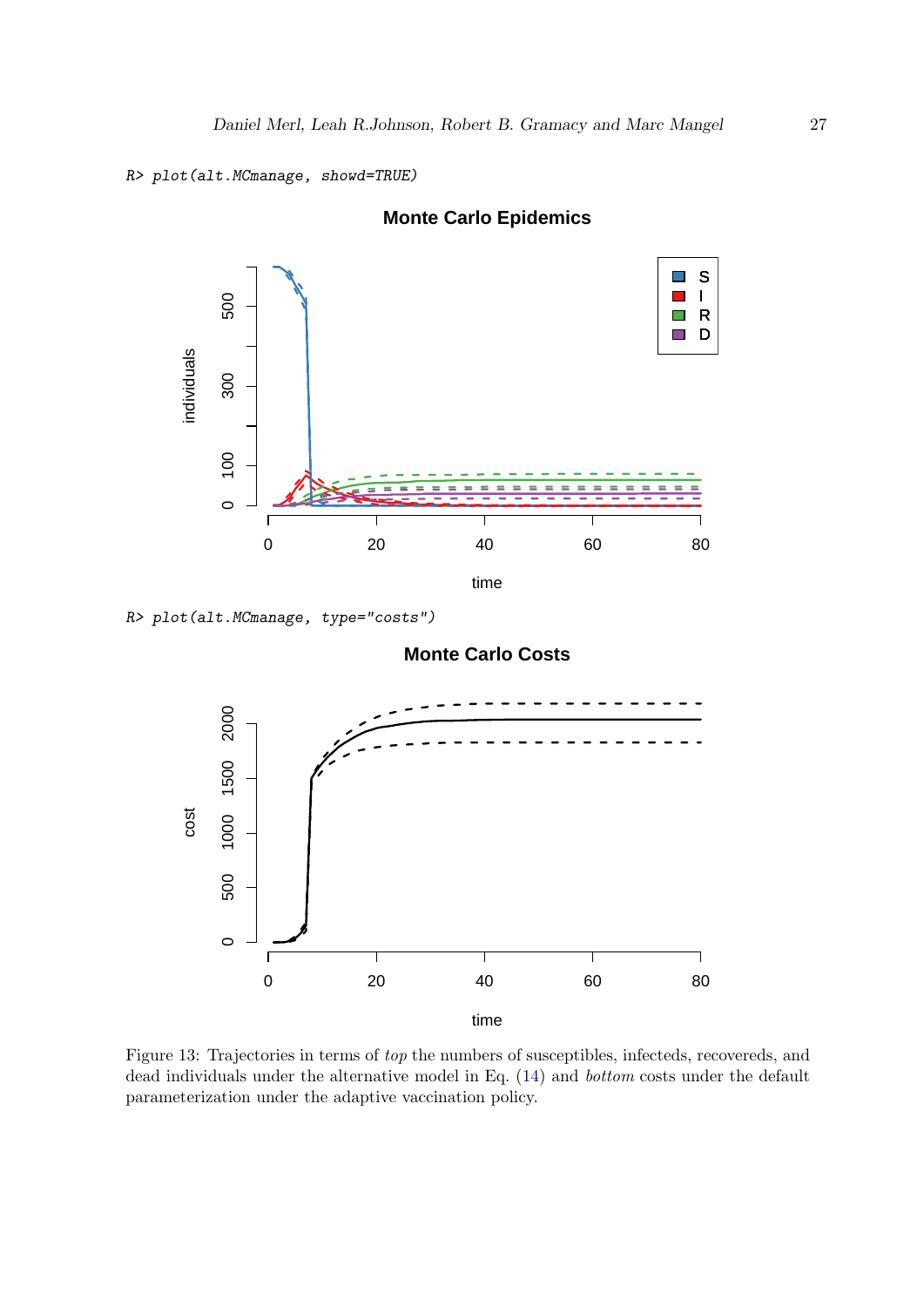An alternative (and possibly fairer) approach would be to allow the adaptive strategy to cheat as well by choosing the prior to be tightly concentrated around around the mean.params estimated above. We can see by looking at the full trajectories in Figures [12](#page-25-0) and [13](#page-26-0) that the strategies implemented by both the fixed and adaptive methods are very similar. The adaptive strategy can do better than the fixed strategy, both in extreme and average cases. The adaptive framework has the added benefit that prior information on similar epidemics may be used, which typically results in a narrower spread of (often lower) costs, leading to even further improvements over fixed strategies—even ones which can see into the future.

We can also look back to Figure [11](#page-24-0) to see the kind of improvement that the optimal strategy can have over the case when no one is (or very few individuals are) vaccinated. We can extract the expected cost under this worst fixed strategy and compare it to the best fixed strategy directly.

```
R> alt.worst <- getpolicy(alt.optvac, which ="worst")
R> rbind(alt.best, alt.worst)
     row col frac stop cost
best 11 1 1.0 2 2298
worst 4 11 0.3 502 4611
```
Here it is easy to see how much better using an optimal fixed strategy with good parameter settings is compared to not vaccinating. Since the adaptive strategy has comparable (or lower) costs to the fixed strategy over many trials of the epidemic, we can conclude that the adaptive strategy gives similar reductions in costs over the NULL vaccination policy as the fixed policy does, even though the adaptive algorithm must begin planning and implementing the intervention with considerably less information than the fixed strategy it is compared with here.

We have shown here that it is straightforward to build functions with fairly simple extensions to the SIR model to use with the amei package. Using one example, we can see that the model implemented within amei to plan the interventions is flexible enough to allow effective vaccination strategies, even when this model does not match the one which is known to govern the true underlying epidemic dynamics. We have also shown how one can estimate "effective" SIR parameters from an alternative dynamic epidemic model. These estimates can be used to build a fixed policy, or the posterior samples could even be used as parameters to enhance the adaptive strategies.

# 5. Discussion and related work

<span id="page-27-0"></span>Our amei package for R implements a statistical framework that enables concurrent estimation of epidemic parameters and optimal intervention strategies. In particular, it allows parameter uncertainty to be taken into consideration when planning an intervention.

In the current implementation, we look for adaptive strategies of only one type—vaccination of proportions of the population until susceptibles fall below some threshold. However, if we were to instead allow the fraction of the population targeted for vaccination to be a function of future disease states we could regard Eq. [\(13\)](#page-5-1) as a stochastic iteration equation and use stochastic dynamic programming [\(Clark and Mangel](#page-30-9) [2000\)](#page-30-9) to calculate the optimal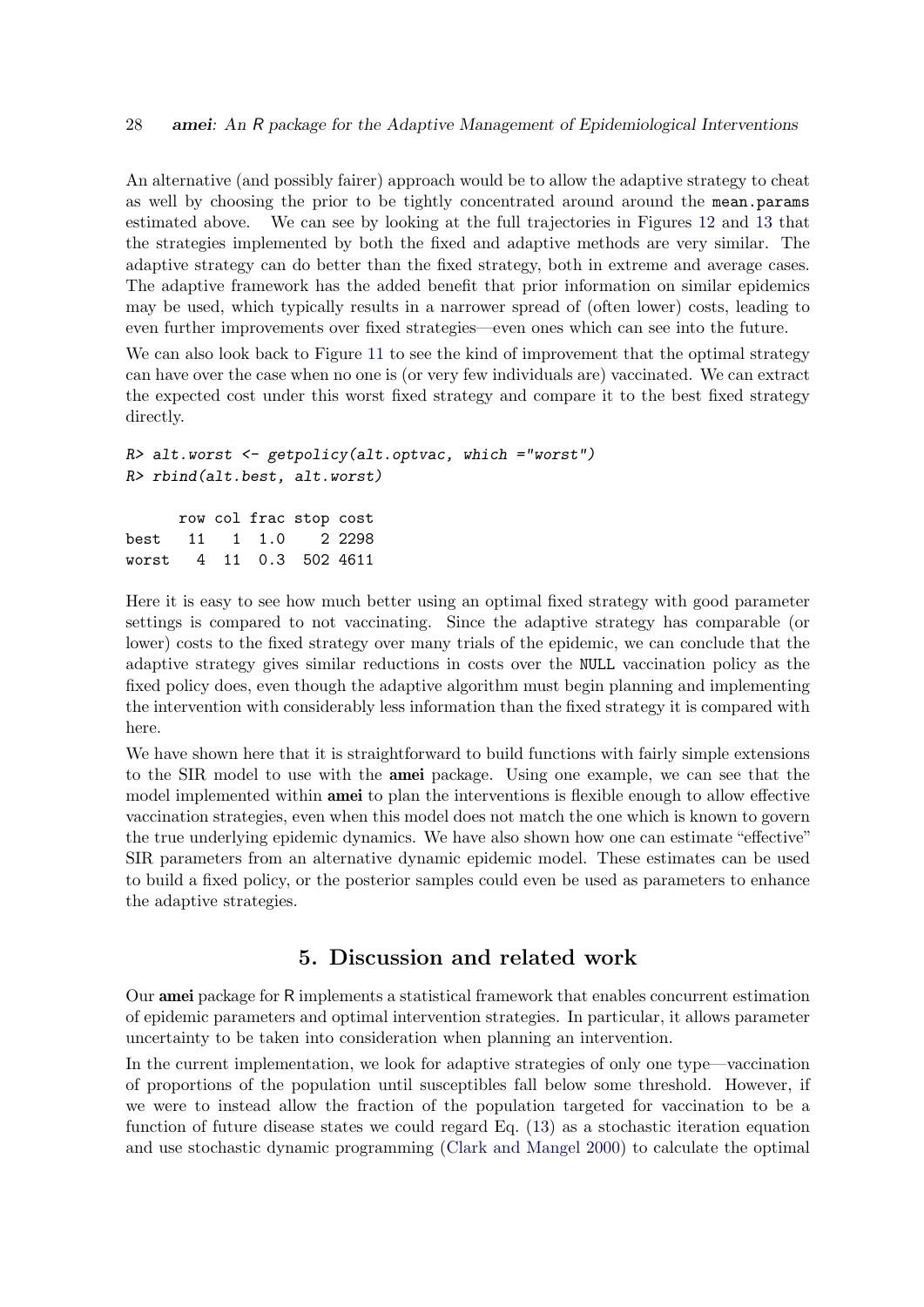intervention associated with a set of parameter values. Such an approach may be useful for situations in which knowledge of the disease state is available, but for whatever reason sequential inference is not possible. In the situation considered here, in which the static strategy is sequentially updated based on the current disease state and parameter estimates, the adaptive strategy that emerges is flexible in that it consists of a state–dependent sequence of target fractions, but does not involve the additional computational burden associated with stochastic dynamic programming.

As in many decision problems, it can be difficult to specify cost functions that truly represent all aspects of the actions. Although amei is based on a very simple cost evaluation scheme, it is straightforward to extend our approach to more complex cost functions, including statedependent costs. We refer the reader to Merl [et al.](#page-31-4) [\(2009\)](#page-31-4) for more detailed discussion of more complex cost assignments.

If there is not much data observed during an epidemic (for instance if the epidemic is occurring in a small population) then estimating disease parameters within any framework could, of course, be difficult. One could use data about previous epidemics to estimate parameters, for instance by maximum likelihood methods, to plan an intervention. However, as we showed in Section [3,](#page-6-0) should these estimates be poor then the cost of intervening in the epidemic can be greatly increased. By instead using previous epidemic data to inform the priors within a Bayesian framework, such as the one we describe here, we can take into account other research and observations without risking the high costs inherent in using incorrect parameter estimates for planning an intervention.

Recently other authors (e.g. [Elderd](#page-30-4) et al. [2006\)](#page-30-4) have also proposed using Bayesian methods to estimate disease parameters and propagate uncertainty in parameter estimates through to an optimal of vaccination strategy. For instance, [Elderd](#page-30-4) et al. [\(2006\)](#page-30-4), considered a Susceptible– Exposed–Infectious–Recovered (SEIR) model for a small pox epidemic with mass action infection dynamics, and either mass or trace vaccination. However, in their approach the likelihood requires numerical solutions of the system of DEs (which can be computationally intensive). [Ball and Lyne](#page-30-3) [\(2002\)](#page-30-3); Ball [et al.](#page-30-10) [\(2007\)](#page-30-10) have also written technical papers on the optimal vaccination strategies in epidemics, but do not consider adapting the policy over time.

Compared to these approaches, our proposed method has several advantages. Our negative binomial discretization of the SIR model is much less computationally intensive, and could easily be expanded to include an exposed class. Additionally, this model is comparatively simple since it connects intuitively with a straightforward SIR model, and is thus likely to be much more approachable to policy makers and practitioners outside of statistics. Our approach is also adaptive, allows a much more flexible cost framework, and is generalizable to other types of interventions. Since the intervention strategy implemented by amei is iteratively updated upon the arrival of new data, the vaccination schedule is inherently adaptive to the state of the epidemic. This allows significant changes in the vaccination strategy midintervention. This may be helpful, for example, in a scenario where an intervention may be discontinued during a lull, a subsequent refinement of parameter estimates or a surge of new infections may dictate that the vaccination campaign should be re-initiated.

Not only can more complicated infection dynamics be used for simulating the dynamics of a disease, but in addition the method implemented in amei can be modified to include more complicated disease dynamics such as latent states or vector-communicated diseases, as well as more complicated intervention strategies that allow combinations of vaccination, quarantine,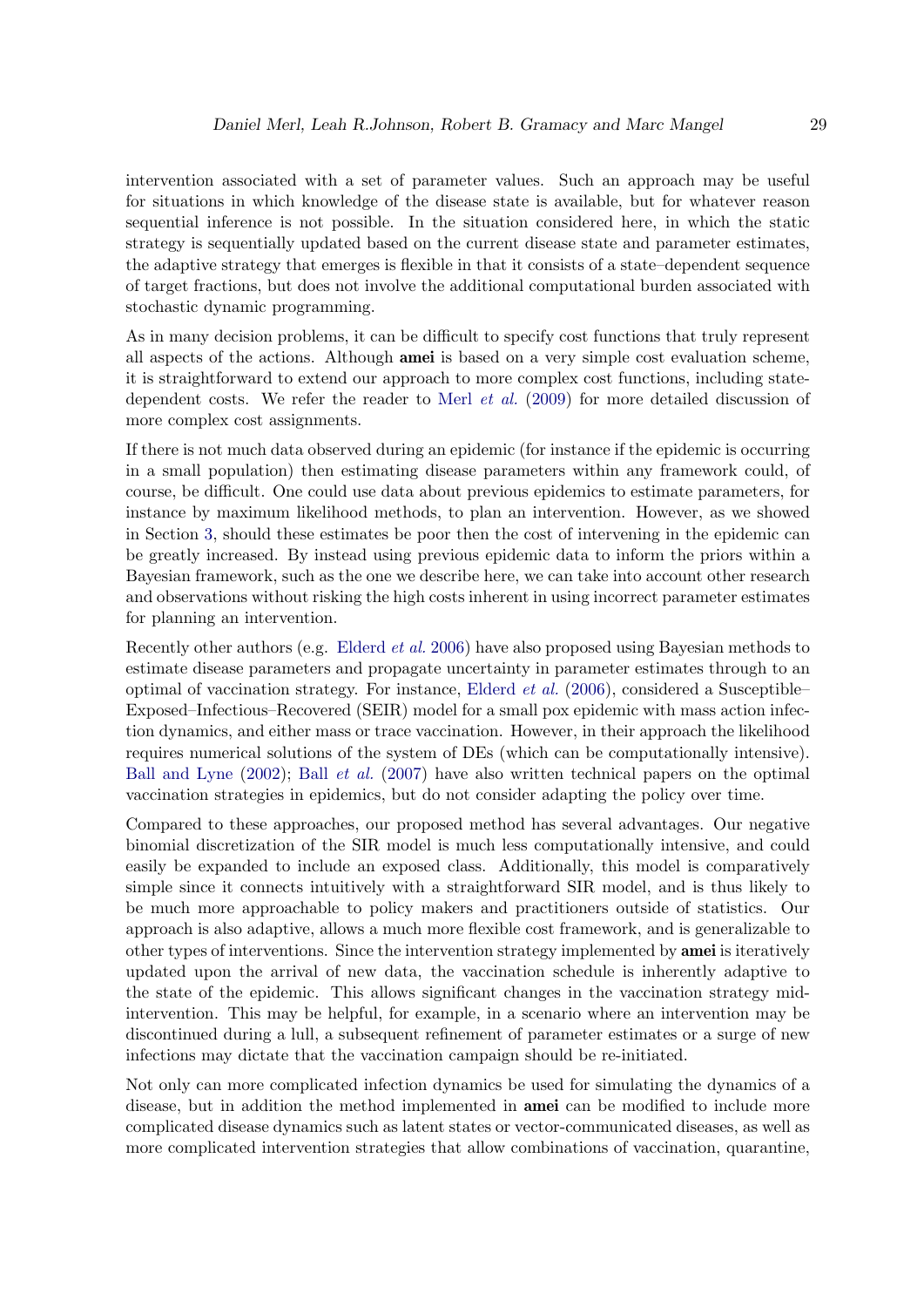and culling. Also note the possibility of calculating policies based on a minimization of some quantile of the realized cost rather than the mean cost. This would lead to a minimization of worst-case-scenarios, which may be useful in practice.

There are other R packages that involve the simulation of epidemics, and inference for models like SIR. As far as we can tell, ours is the only one which considers (on–line) adaptive management of interventions. However, two packages that take approaches similar to ours for inferring the parameters governing an epidemic are worth mentioning here. stochasticGEM [\(Zwane](#page-32-1) [2007\)](#page-32-1) provides Bayesian inference for partially observed stochastic epidemics. The implementation in this package also allows for estimating parameters governing the infectious and incubation period length. Several variants of the general epidemic model are considered (e.g. [Gibson and Renshaw](#page-30-11) [1998;](#page-30-11) Höhle *et al.* [2005;](#page-31-8) [O'Neill and Roberts](#page-31-9) [1999;](#page-31-9) [O'Neill and](#page-31-10) [Becker](#page-31-10) [2001;](#page-31-10) [O'Neill](#page-31-11) [2002;](#page-31-11) [Streftaris and Gibson](#page-32-2) [2004\)](#page-32-2), including the stochastic SIR with Markovian and non–Markovian infectious periods, and SEIR models. As with amei, estimation is via MCMC. Höhle, et al., whose methods are implemented in the stochasticGEM package, have themselves released an R package called **RLadyBug** (Höhle and Feldmann [2008\)](#page-31-12), which requires JAVA. In RLadyBug maximimum likelihood and Bayesian inference can be performed to estimate the parameters and provide confidence/credible intervals and the ability to test hypotheses. The package can also estimate parameters for epidemics which include population heterogeneity. The authors of  $\bf{R}$  LadyBug provide a nice paper outlining the usage (Höhle and Feldmann [2007\)](#page-30-12) with examples. Both RLadyBug and stochasticGEM contain interesting data sets on epidemics and visualization tools.

There are several other R packages that allow for the manipulation and analysis of epidemic and disease data. They include a few packages which are predominantly used for teaching purposes, e.g. : **Epi** [\(Carstensen](#page-30-13) *et al.* [2008\)](#page-30-13) with methods for multiscale and censored data; epiR [\(Stevenson](#page-31-13) et al. [2008\)](#page-31-13) focusing on veterinary epidemiology, and epibasix [\(Rotondi](#page-31-14) [2007\)](#page-31-14). Two other packages that include a range of statistical functionality for data manipulation and inference are epicalc[\(Chongsuvivatwong](#page-30-14) [2008\)](#page-30-14) and epitools [\(Aragon](#page-30-15) [2008\)](#page-30-15).

# A. Implementation details

At a high level, most of the functions and routines in the amei package are written in R. However, most of the sub–routines implementing the Monte Carlo evaluation of costs for the various vaccination strategies, which are obtained by repeatedly simulating the epidemic forward in time given the current samples of the parameter estimates, are written in C for speed considerations. There is significant scope for parallelizations of these Monte Carlo routines, since each forward simulation is independent of the next. For this reason future versions of this package may leverage Pthreads or MPI to obtain significant speedups.

This document has been authored in Sweave [\(Leisch](#page-31-15) [2002\)](#page-31-15). This means that the code quoted throughout is certified by R, and the Stangle command can be used to extract it. The demo available in this package will run the same code via demo("amei").

#### Acknowledgments

This work was partially supported by NSF grant DMS 0310542 to MM, and EPSRC grant  $\rm \#EP/D065704/1$  to RBG. We thank two referees and an editor for thoughtful comments that lead to an improved paper.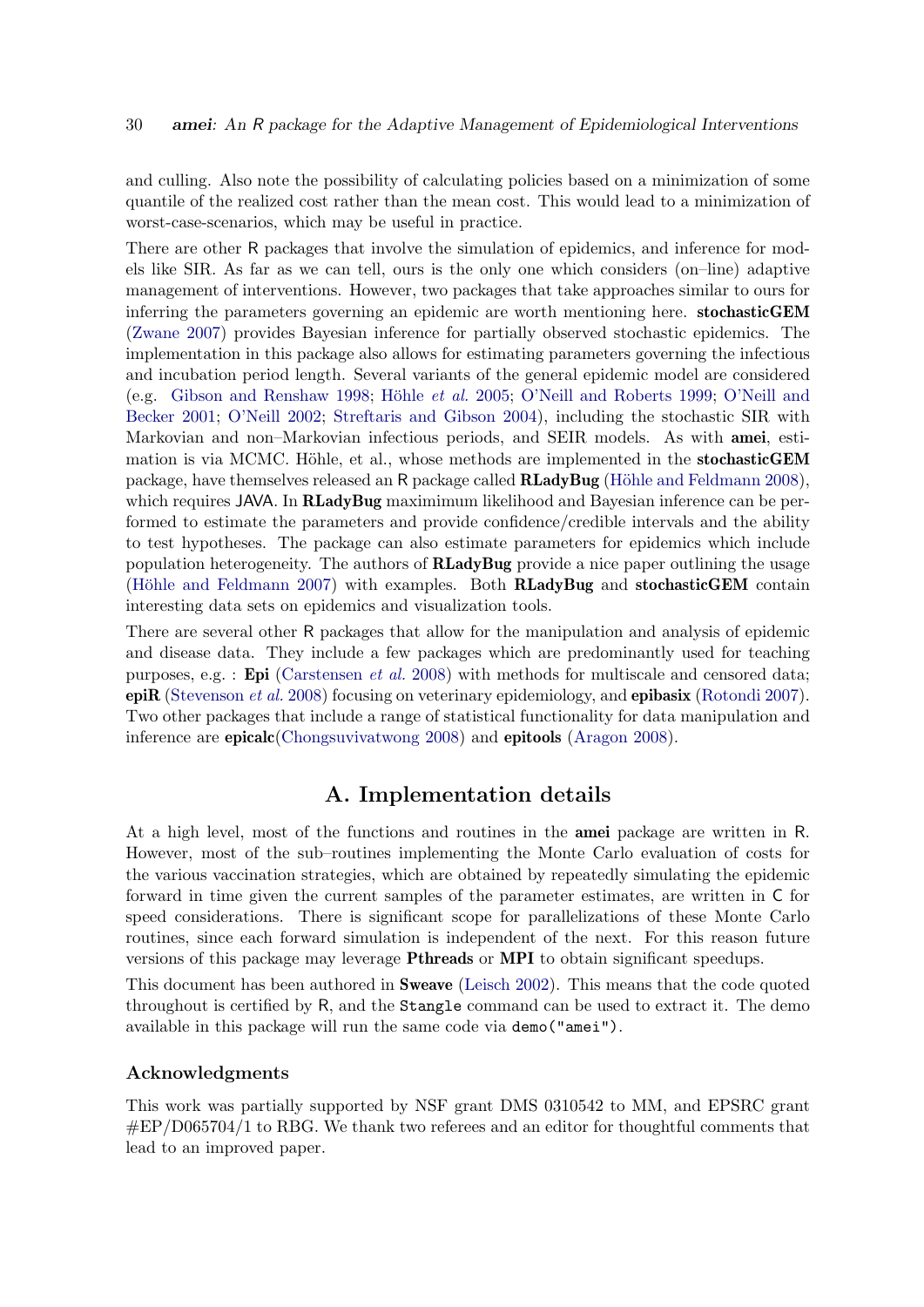# References

- <span id="page-30-5"></span>Anderson R, May R (1991). Infectious Diseases of Humans: Dynamics and Control. Oxford University Press.
- <span id="page-30-15"></span>Aragon T (2008). *epitools: Epidemiology Tools*. R package version 0.5-2, URL [http://www.](http://www.medepi.com) [medepi.com](http://www.medepi.com).
- <span id="page-30-3"></span>Ball F, Lyne O (2002). "Optimal Vaccination Policies for Stochastic Epidemics Among a Population of Households." Mathematical Biosciences, 177 & 178, 333–354.
- <span id="page-30-10"></span>Ball F, O'Neill P, Pike J (2007). "Stochastic Epidemic Models in Structured Populations Featuring Dynamic Vaccination and Isolation." *Journal of Applied Probability*, 44, 571– 585.
- <span id="page-30-13"></span>Carstensen B, Plummer M, Laara E, Hills M (2008). Epi: A Package for Statistical Analysis in Epidemiology. R package version 1.0.8, URL <http://www.pubhealth.ku.dk/~bxc/Epi/>.
- <span id="page-30-14"></span>Chongsuvivatwong V (2008). *epicalc: Epidemiological Calculator*. R package version 2.7.2.3.
- <span id="page-30-9"></span>Clark CW, Mangel M (2000). Dynamic State Variable Models in Ecology: Methods and Applications. Oxford University Press.
- <span id="page-30-4"></span>Elderd B, Dukic V, Dwyer G (2006). "Uncertainty in Prediction of Disease Spread and Public Health Responses to Bioterrorism and Emerging Disease." Proceedings of the National Academy of Sciences (PNAS) USA, 103, 15693–15697.
- <span id="page-30-0"></span>Enserink M (2001). "Rapid Response Could Have Curbed Foot-and-Mouth Epidemic." Science, 294, 26–27.
- <span id="page-30-1"></span>Ferguson N, Keeling M, Edmunds W, Gani R, Grenfell B, Anderson R, Leach S (2003). "Planning for Smallpox Outbreaks." Nature, 425, 681–685.
- <span id="page-30-8"></span>Gamerman D, Lopes H (2006). Markov Chain Monte Carlo: Stochastic Simulation for Bayesian Inference. Chapman & Hall/CRC.
- <span id="page-30-11"></span>Gibson G, Renshaw E (1998). "Estimating the Parameters in Stochastic Epidemic Models Using Markov Chain Models." IMA Journal of Mathematics Applied in Medicine and Biology, 16, 19–40.
- <span id="page-30-7"></span>Godfray H, Hassell M (1989). "Discrete and Continuous Insect Populations in Tropical Environments." Journal of Animal Ecology, 58, 153–174.
- <span id="page-30-2"></span>Halloran M, Longini I, Nizam A, Yang Y (2002). "Containing Bioterrorist Smallpox." Science, 298, 1428–1432.
- <span id="page-30-6"></span>Hetchote HW (2000). "The Mathematics of Infectious Diseases." SIAM Review, 42, 599–653.
- <span id="page-30-12"></span>Höhle M, Feldmann U (2007). "RLadyBug–An R Package for Stochastic Epidemic Models." Computational Statistics and Data Analysis, 52(2), 680–686.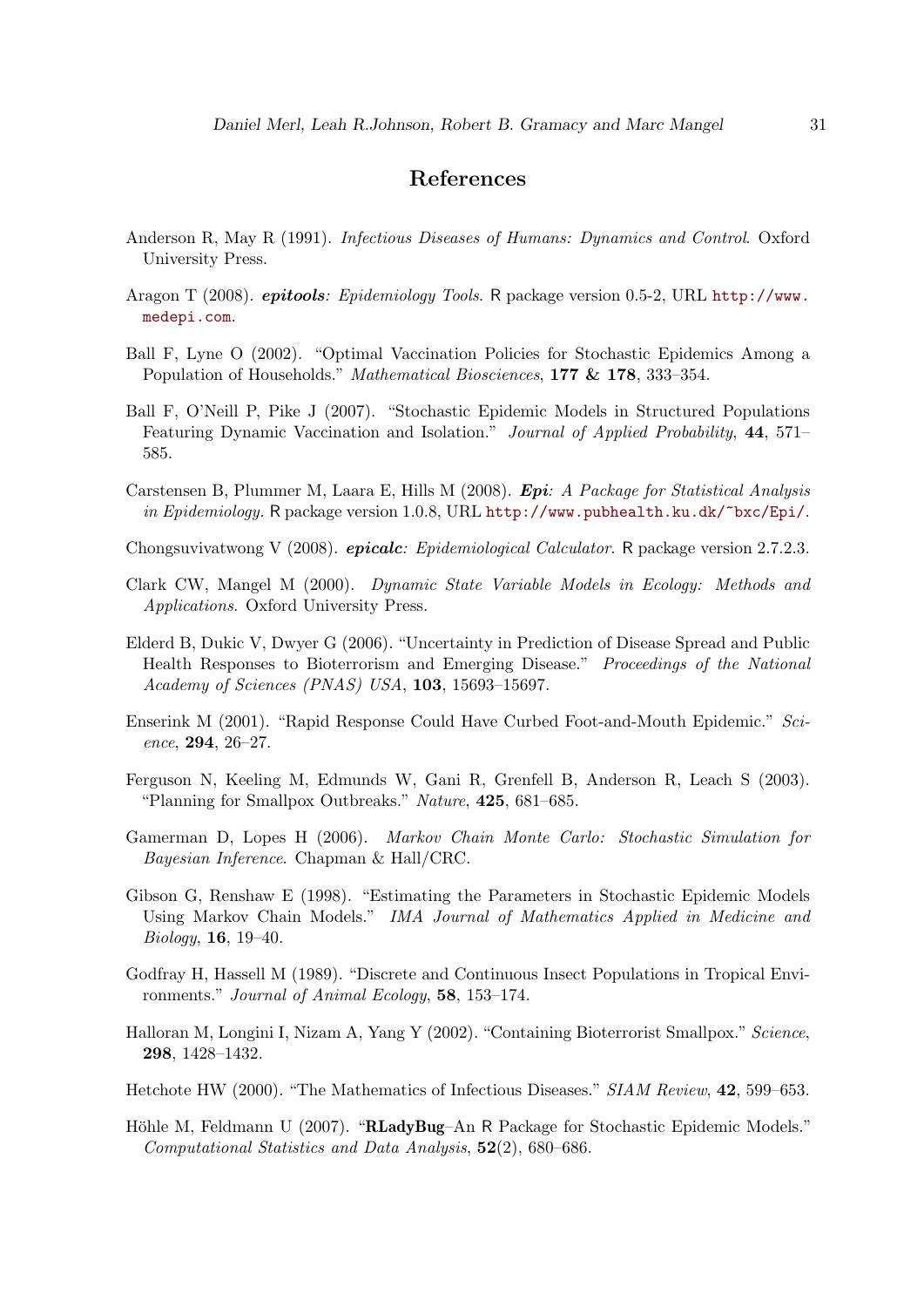- 32 amei: An R package for the Adaptive Management of Epidemiological Interventions
- <span id="page-31-12"></span>Höhle M, Feldmann U (2008).  $\boldsymbol{R} \boldsymbol{L} \boldsymbol{a} \boldsymbol{d} \boldsymbol{y} \boldsymbol{B} \boldsymbol{u} \boldsymbol{g}$ : Analysis of Infectious Diseases Using Stochastic Epidemic Models. R package version 0.4-3, URL [http://www.stat.uni-muenchen.de/](http://www.stat.uni-muenchen.de/~hoehle/software/RLadyBug) [~hoehle/software/RLadyBug](http://www.stat.uni-muenchen.de/~hoehle/software/RLadyBug).
- <span id="page-31-8"></span>Höhle M, Jørgensen E, O'Neill P (2005). "Inference in Disease Transmission Experiments by Using Stochastic Epidemic Models." Journal of the Royal Statistical Society Series C, 54, 349–366.
- <span id="page-31-15"></span>Leisch F (2002). "Sweave: Dynamic Generation of Statistical Reports Using Literate Data Analysis." In W Hardle, B R onz (eds.), Compstat 2002: Proceedings in Computational Statistics, pp. 575–580. Physika Verlag.
- <span id="page-31-1"></span>Lloyd-Smith J, Galvani A, Getz W (2003). "Curtailling Transmission of Severe Acute Respiratory Syndrome Within a Community and its Hospital." Proceedings of the Royal Society of London, 270, 1979–1989.
- <span id="page-31-6"></span>Mangel M (2006). The Theoretical Biologist's Toolbox. Cambridge University Press.
- <span id="page-31-7"></span>McCallum H, Barlow N, Hone J (2001). "How Should Pathogen Transmission be Modelled." Trends in Ecology and Evolution, 16, 295–300.
- <span id="page-31-4"></span>Merl D, Johnson L, Gramacy R, Mangel M (2009). "A Statistical Framework for the Adaptive Management of Epidemiological Interventions." PLOS, 4(6), e5807. [doi:](http://dx.doi.org/10.1371/journal.pone.0005807) [10.1371/journal.pone.0005807](http://dx.doi.org/10.1371/journal.pone.0005807).
- <span id="page-31-0"></span>Merl D, Johnson LR, Gramacy RB, Mangel M (2010). "amei: An R Package for the Adaptive Management of Epidemiological Interventions." Journal of Statistical Software, 36(6), 1-32. URL <http://www.jstatsoft.org/v36/i06/>.
- <span id="page-31-5"></span>Murray JD (2002). Mathematical Biology I: An Introduction. Springer Verlag.
- <span id="page-31-11"></span>O'Neill P (2002). "A Tutorial Introduction to Bayesian Inference for Stochastic Epidemic Models Using Markov Chain Monte Carlo Method." Mathematical Biosciences, 180, 103– 114.
- <span id="page-31-10"></span>O'Neill P, Becker N (2001). "Inference for an Epidemic When Susceptibility Varies." Biostatistics, 2(99–108).
- <span id="page-31-9"></span>O'Neill P, Roberts G (1999). "Bayesian Inference for Partially Observed Stochastic Epidemics." Journal of the Royal Statistical Society, Series A, 162, 121-129.
- <span id="page-31-2"></span>Patel R, Longini I, Halloran M (2005). "Finding Optimal Vaccination Strategies for Pandemic Influenza Using Genetic Algorithms." Journal of Theoretical Biolog, 234, 201–212.
- <span id="page-31-3"></span>R Development Core Team (2009). R: A Language and Environment for Statistical Computing. R Foundation for Statistical Computing, Vienna, Austria. ISBN 3-900051-07-0, URL [http:](http://www.R-project.org) [//www.R-project.org](http://www.R-project.org).
- <span id="page-31-14"></span>Rotondi M (2007). **epibasix:** Elementary Epidemiological Functions for a Graduate Epidemiology/Biostatistics Course. R package version 0.1.
- <span id="page-31-13"></span>Stevenson M, Nunes T, Sanchez J, Thornton R (2008).  $epiR$ : Functions for Analysing Epidemiological Data. R package version 0.9-11, URL <http://epicentre.massey.ac.nz>.